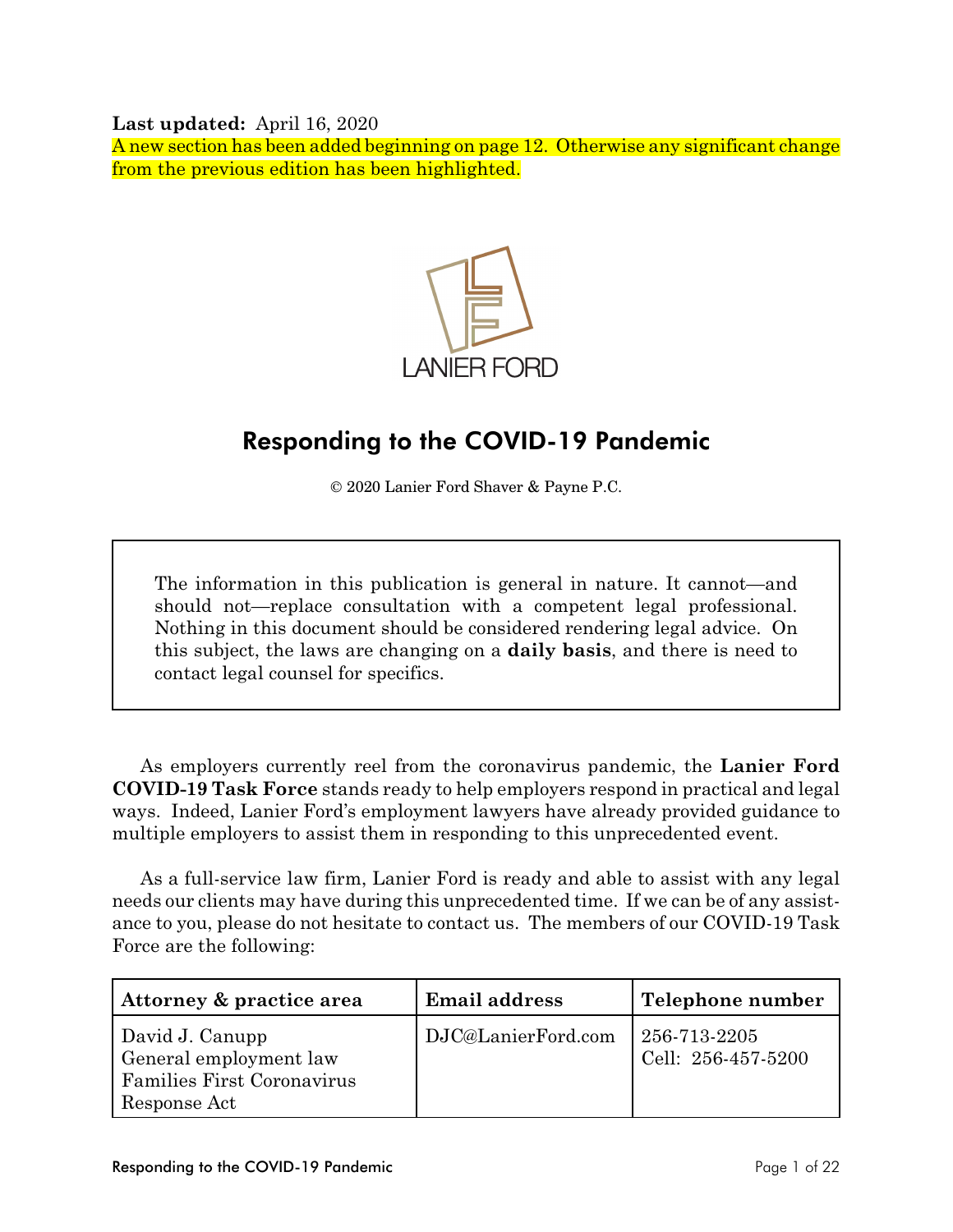| Lauren A. Smith<br>General employment law<br><b>Americans With Disabilities Act</b> | LAS@LanierFord.com | 256-713-2235 |
|-------------------------------------------------------------------------------------|--------------------|--------------|
| D. Edward Starnes<br>General employment law<br>Workers' compensation                | DES@LanierFord.com | 256-713-2239 |
| Travis S. Jackson<br>General employment law<br>Workers' compensation                | TSJ@LanierFord.com | 256-713-2214 |
| Amanda Coolidge<br>Workers' compensation                                            | ARC@LanierFord.com | 256-713-2257 |
| Corey W. Jenkins<br>Corporate & business law                                        | CWJ@LanierFord.com | 256-713-2234 |
| Scott W. Faulkner<br>Tax law                                                        | SWF@LanierFord.com | 256-713-2273 |
| Christopher "Chris" Pape<br>Education & school law                                  | CMP@LanierFord.com | 256-713-2253 |

To help you keep up with the latest developments, our employment and business lawyers are posting to the firm's blog:

# www.ThirdShiftBlog.com

We have prepared this summary of developments to help as well. It addresses the following topics:

- ! Requirements of the Families First Coronavirus Response Act (FFCRA or Families First Act). This act became effective on April 1, 2020, and can be subdivided into two components: (1) the Emergency Paid Sick Leave Act and (2) the Emergency Family Medical Leave Expansion Act.
- Business-interruption insurance coverage.
- ! Loans available from the Small Business Administration (SBA).
- COVID-19 and the ADA.
- COVID-19 and workers' compensation.
- OSHA safety guidance.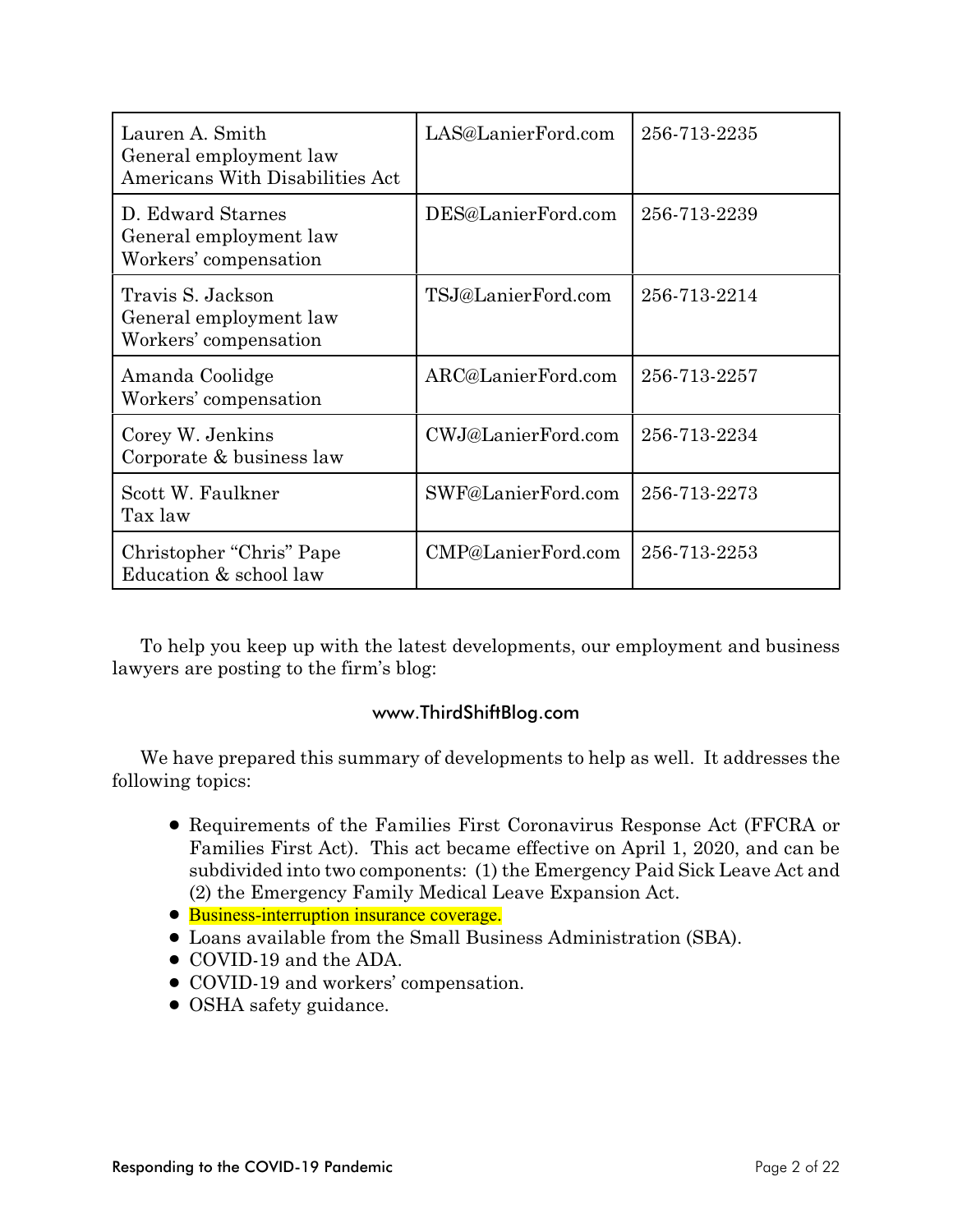### **Families First Coronavirus Response Act**

On March 18, 2020, Congress passed and President Trump signed the Families First Coronavirus Response Act (FFCRA or Families First Act).<sup>1</sup> This act expands the Family Medical Leave Act (FMLA) to a new group of employees and employers. It also provides for paid leave for those who are experiencing coronavirus symptoms, diagnosed with the illness, or caring for certain individuals who are affected. Importantly, sections of the new law require employers to provide paid sick leave to care for a child if the child's school or daycare is closed due to COVID-19. These financial outlays are to be reimbursed to the employer through a series of tax credits. You can download copy of the law here:

https://www.congress.gov/116/bills/hr6201/BILLS-116hr6201enr.pdf

In broad summary, the law provides two different types of paid leave to certain employees experiencing a need to care for themselves or others. These two different entitlements are broken down into two separate laws within the act: (1) the Emergency Paid Sick Leave Act (Sick Leave Act) and (2) the Emergency Family Medical Leave Expansion Act (FMLA Expansion Act).

Both of these laws provide for some measure of paid leave, with money fronted by the employer and later reimbursed to the employer through payroll tax credits. The economic impact on covered employers could be substantial.

# **Emergency Paid Sick Leave Act**

The Sick Leave Act requires **all governmental employers** in America and **all** <sup>2</sup> **private employers** with fewer than 500 employees to provide 80 hours of paid sick time for full-time employees (or, for part-time employees, an amount equivalent to their average hours over 2 weeks) under certain defined circumstances. The triggers for paid leave are listed in Section 5102(a) of the law, as follows:

- 1. The employee is subject to a Federal, State, or local quarantine or isolation order related to COVID-19.
- 2. The employee has been advised by a healthcare provider to self-quarantine due to concerns related to COVID-19.

 $1$  On April 6, 2020, the U.S. Department of Labor (DOL)published its temporary regulations for the Families First Act in the Federal Register:

https://www.govinfo.gov/content/pkg/FR-2020-04-06/pdf/2020-07237.pdf

 $^2$  Governmental employers include the U.S. Government, state governments, political subdivisions of state governments, which include both county governments and municipal governments.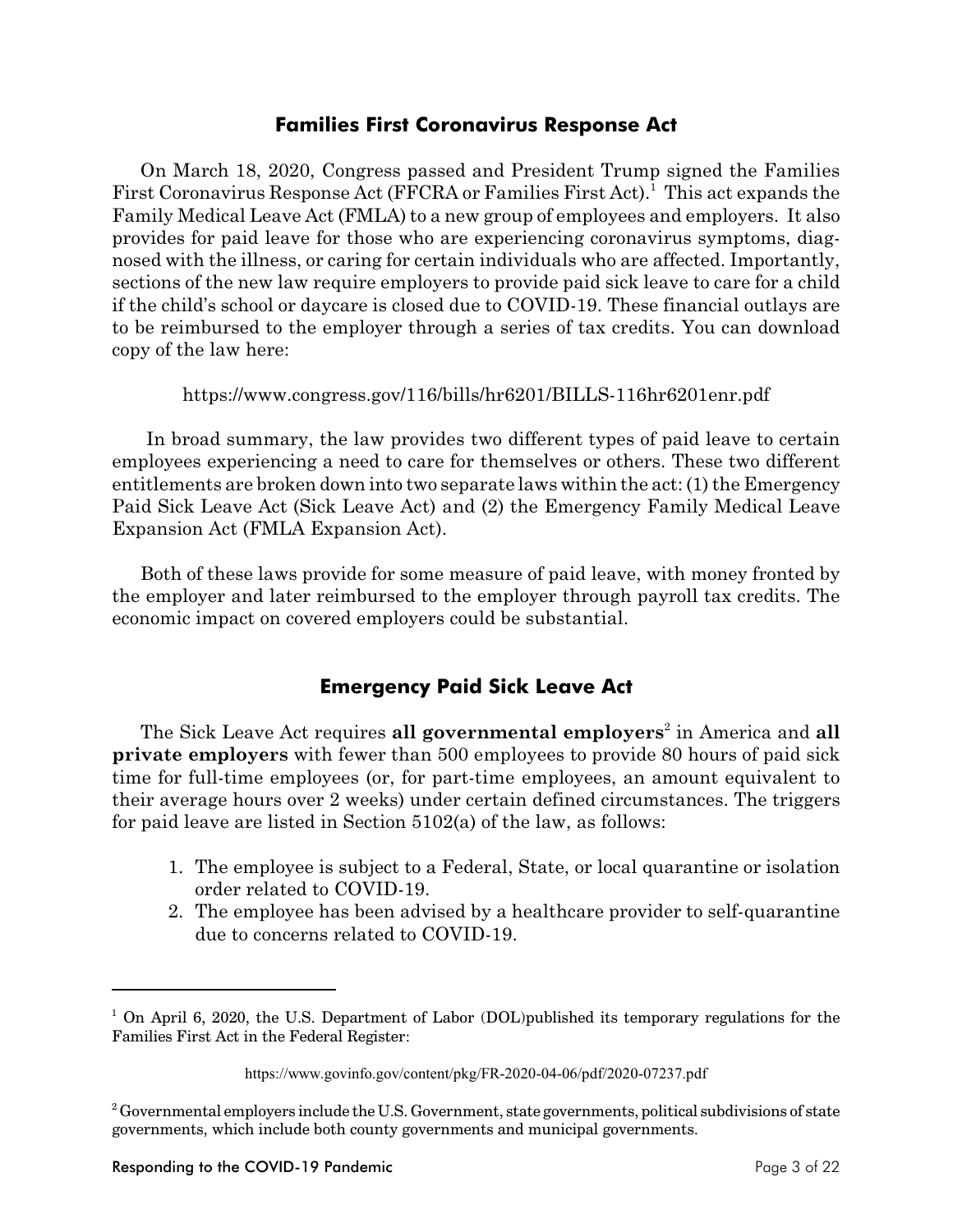- 3. The employee is experiencing symptoms of COVID-19 and seeking a medical diagnosis.
- 4. The employee is caring for an individual who is subject to an order as described in paragraph 1 or has been advised as described in paragraph 2.
- 5. The employee is caring for a son or daughter of such employee if the school or place of care of the son or daughter has been closed, or the childcare provider of such son or daughter is unavailable, due to COVID-19 precautions.
- 6. The employee is experiencing any other substantially similar condition specified by the Secretary of Health and Human Services in consultation with the Secretary of the Treasury and the Secretary of Labor.

The Sick Leave Act is the easiest to understand, though it's a whopper in and of itself. It includes exceptions under which employees who are able to telework are **ineligible** for the paid sick leave. This will comfort many employers who have struggled mightily over the past few weeks to achieve telework solutions for their employees. Those employers can rest assured that if their employees are teleworking (and presumably not themselves overcome with the virus in a way that would prevent telework), the law's paid-sick-leave provision should **not** apply.

### **Potential Exemptions**

Under the law, the Secretary of Labor has the authority to issue regulations "for good cause" to exclude certainhealthcare providers and emergency responders from the list of those employees eligible for leave. The U.S. Department of Labor (DOL) has issued temporary regulations $^3$  that define a healthcare provider $^4$  as—

- ! Anyone employed at any doctor's office, hospital, healthcare center, clinic, post-secondary educational institution offering healthcare instruction, medical school, local health department or agency, nursing facility, retirement facility, nursing home, home healthcare provider, any facility that performs laboratory or medical testing, pharmacy, or any similar institution, employer, or entity.
- ! Any individual employed by an entity that contracts with any of the above institutions, employers, or entities institutions to provide services or to maintain the operation of the facility.
- ! Anyone employed by any entity that provides medical services, produces medical products, or is otherwise involved in the making of COVID-19 related medical equipment, tests, drugs, vaccines, diagnostic vehicles, or treatments.

 $3 \text{ } $826.30(c)(1)$ .

 $4$  Also see answers to questions 56 and 57 of the DOL's question-and-answer web page about the First Families Act: https://www.dol.gov/agencies/whd/pandemic/ffcra-questions. To minimize the spread of the virus associated with COVID-19, the DOL has encouraged employers to be judicious when using this definition to exempt healthcare providers from the provisions of the FFCRA.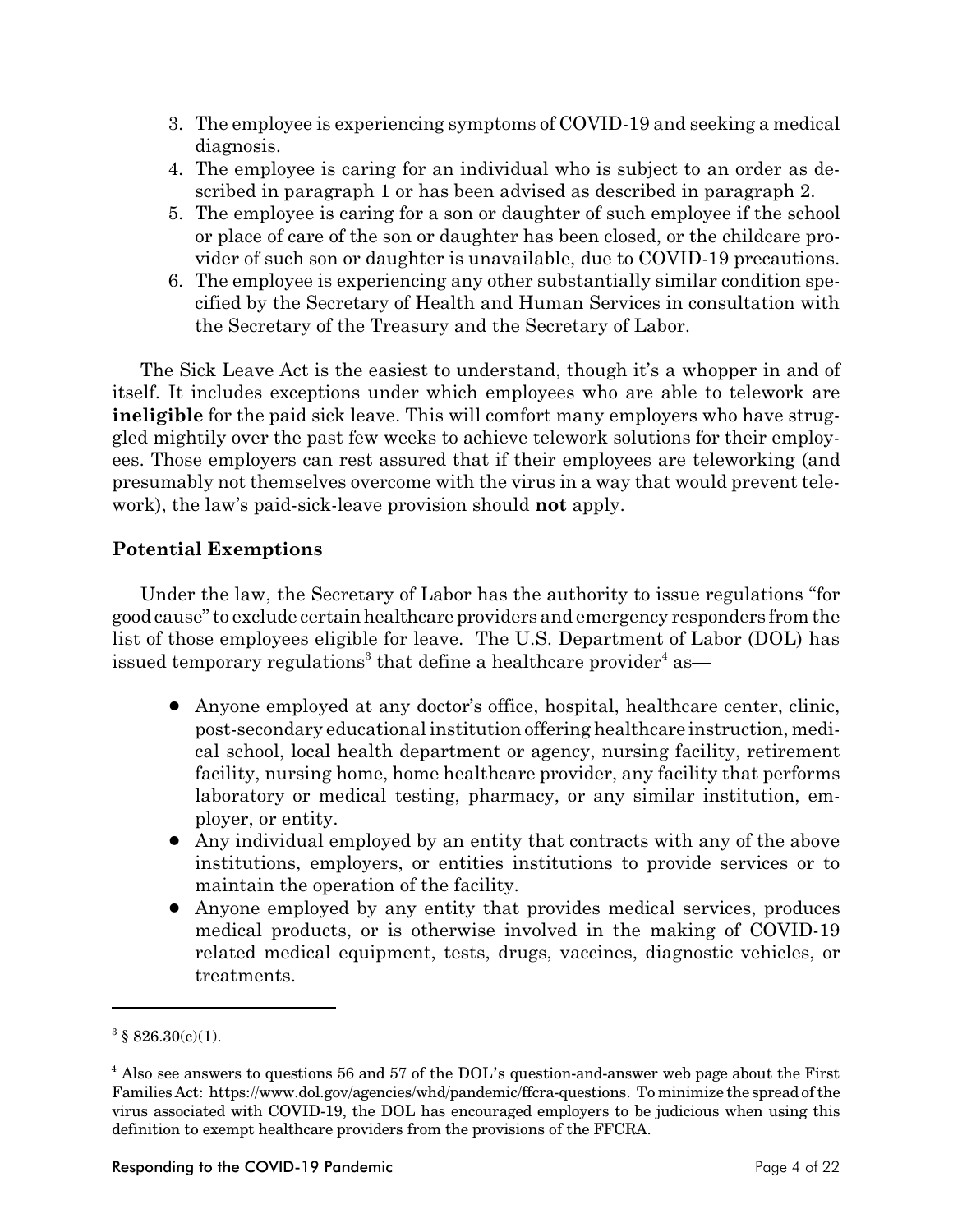! Any individual that the highest official of a state or territory, including the District of Columbia, determines is a healthcare provider necessary for that state's or territory's or the District of Columbia's response to COVID-19.

The regulations $^5$  define an emergency responder as—

- An employee who is necessary for the provision of transport, care, healthcare, comfort, and nutrition of such patients, or whose services are otherwise needed to limit the spread of COVID-19.
- Members of the military or national guard, law enforcement officers, correctional institution personnel, firefighters, emergency medical services personnel, physicians, nurses, public health personnel, emergency medical technicians, paramedics, emergency management personnel, 911 operators, public works personnel, and persons with skills or training in operating specialized equipment or other skills needed to provide aid in a declared emergency.
- ! Individuals who work for such facilities employing these individuals and whose work is necessary to maintain the operation of the facility.
- ! Any individual that the highest official of a state or territory, including the District of Columbia, determines is an emergency responder necessary for that state's or territory's or the District of Columbia's response to COVID-19.

The Secretary of Labor also has also issued regulations<sup>6</sup> governing exempting small businesses with fewer than 50 employees where the imposition of these requirements would jeopardize the viability of the business. This exemption only applies to **childcare leave.** For a small business to be exempt and therefore refuse paid time off or expanded FMLA leave to an employee, the employee must have a child whose school has closed, place of care is closed, or childcare provider is unavailable. The closure or unavailability must be related to COVID-19. Finally, the business owner (or one of its officers) must be able to truthfully certify that **at least one** of the following conditions is true:

- The provision of paid sick leave or expanded family and medical leave would result in the small business's expenses and financial obligations exceeding available business revenues and cause the small business to cease operating at a minimal capacity.
- The absence of the employee or employees requesting paid sick leave or expanded FMLA leave would entail a substantial risk to the financial health or operational capabilities of the small business because of their specialized skills, knowledge of the business, or responsibilities.

 $5 \text{ } $826.30(c)(2)$ .

 $6 \text{ } $826.20(a)(6)$ .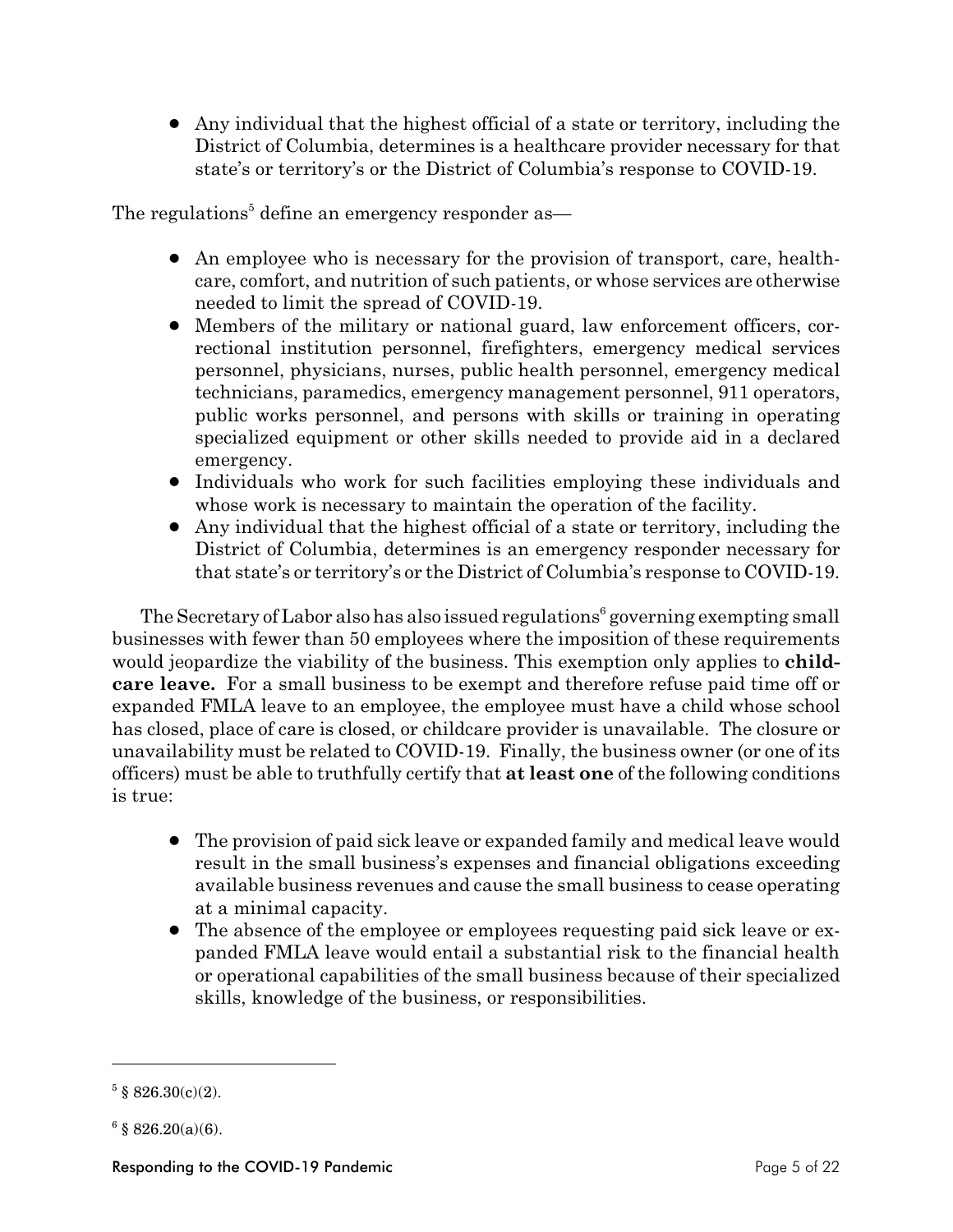• There are not sufficient workers who are able, willing, and qualified, and who will be available at the time and place needed, to perform the labor or services provided by the employee or employees requesting paid sick leave or expanded FMLA leave, and these labor or services are needed for the small business to operate at a minimal capacity.

The new regulations also explain how a business is to determine its number of employees and the process is very different from the regular  $\text{FMLA}^7$ . As provided by the regulations,<sup>8</sup> for purposes of the Families First Act, the number of employees is determined by counting the number of full-time and part-time employees at the time the employee would take leave. The number of employees also includes employees on leave as well as joint employees and day laborers. The number does not include independent contractors or workers who have previously been laid off or furloughed.

Because of the terms *joint employer* and *independent contractor* are not simple to define, we strongly recommend you seek specific legal advice if you think that you might have fewer than 50 employees.

### **How much do employers have to pay employees?**

Divining exactly how much employers are to pay affected workers is painstaking.<sup>9</sup> There is a general rule, but it is subject to several caps and exceptions. The general rule is that employees are entitled to be paid at their "regular rate" as defined by the Fair Labor Standards Act (FLSA) (i.e., their hourly rate or its equivalent for salaried workers) for the duration of the leave. (There are special procedures in the act for calculating the appropriate compensation for part-time employees with irregular schedules.) However, this "regular rate" general rule is subject to multiple different and highly important clarifications.

Section 3602 of the Coronavirus Aid, Relief, and Economic Security Act (CARES Act) identifies limitations on the two types of paid leave provided for by the Families First Coronavirus Response Act.

! First, the act provides that the paid sick leave shall "in no event" exceed \$511 per day—i.e., \$5,110 in the aggregate—for a use described in paragraph 1, 2, or 3 of section 5102(a). Section 5102 is the lengthy section that describes the various triggers for receiving pay. The reference to the first three sections means that the full amount of the potential compensation is only available for individuals who are—

 $^7$  The FMLA asks whether an employer has 50 or more employees not just at a moment in time, but over 20 or more calendar weeks in the current or preceding calendar year.

 $888.40(a)(1)$ .

 $9$  § 826.25.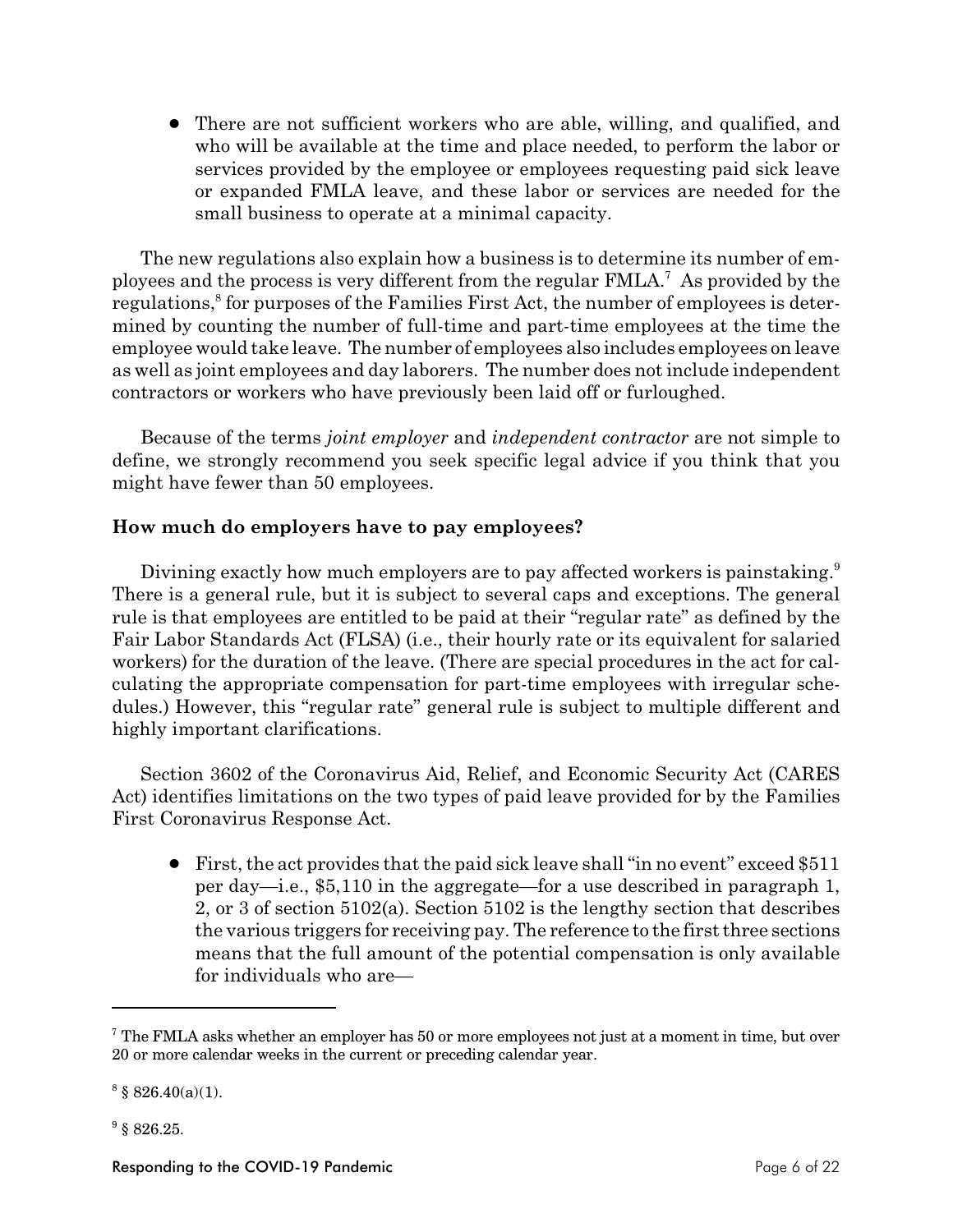- Subject to a quarantine or isolation order.
- Advised by a healthcare provider to self-quarantine.
- Experiencing symptoms of COVID-19 and seeking a medical diagnosis.
- ! For the remainder of workers who are potentially eligible for paid sick leave under the Sick Leave Act, the total compensation available is not to exceed \$200 per day, or \$2,000 in the aggregate. Eligible employees are those covered by a circumstance identified in paragraph 4, 5, or 6 of section 5102(a). In other words, those eligible for the \$200 maximum are those who are—
	- P Caring for an individual who is subject to a quarantine or isolation order.
	- P Caring for a child whose school or place of care has been closed or whose provider is unavailable due to precautions.
	- P Experiencing "any other substantially similar condition specified by the Secretary of Health and Human Services in consultation with the Secretary of the Treasury and the Secretary of Labor."

We do not know at this time just what those "substantially similar conditions" might be, but regulations may be issued in the future.

! Further, where an employee's required compensation is to be used to care for family members under Section 5102(a), not only is it capped at \$200 a day (\$2,000 in the aggregate), but the compensation is also limited to no greater than two-thirds of the employee's regular rate, computed as set out above.

So in summary, those who are directly affected by a health concern or quarantine related to the virus are eligible to earn their regular rate of up to \$500 a day for 2 weeks. Parents who lose their childcare are eligible to earn their regular rate of up to \$200 a day (\$2,000 in the aggregate), subject to a general proviso that their compensation should never exceed two-thirds of their regular rate.

**Employers should be forewarned that this law has teeth.** The law provides that it shall be a violation of the FLSA (which provides for doubling of damages and attorneys' fees) to "discharge, discipline, or in any manner discriminate" against any employee who takes leave under the act or engages in any protected activity (defined in the traditional sense of filing a complaint, instituting a proceeding, or cooperating in an investigation under the act).

In terms of how the leave is to be taken and when, the law has a sunset provision of December 31, 2020. Therefore, any leave must be taken this year. Beyond that, it appears to be the employee's choice, or at least there is nothing in the **law** providing the employer any discretion or ability to schedule leave to minimize disruptions. But the **regulations** do allow the employer to control when the employee takes intermit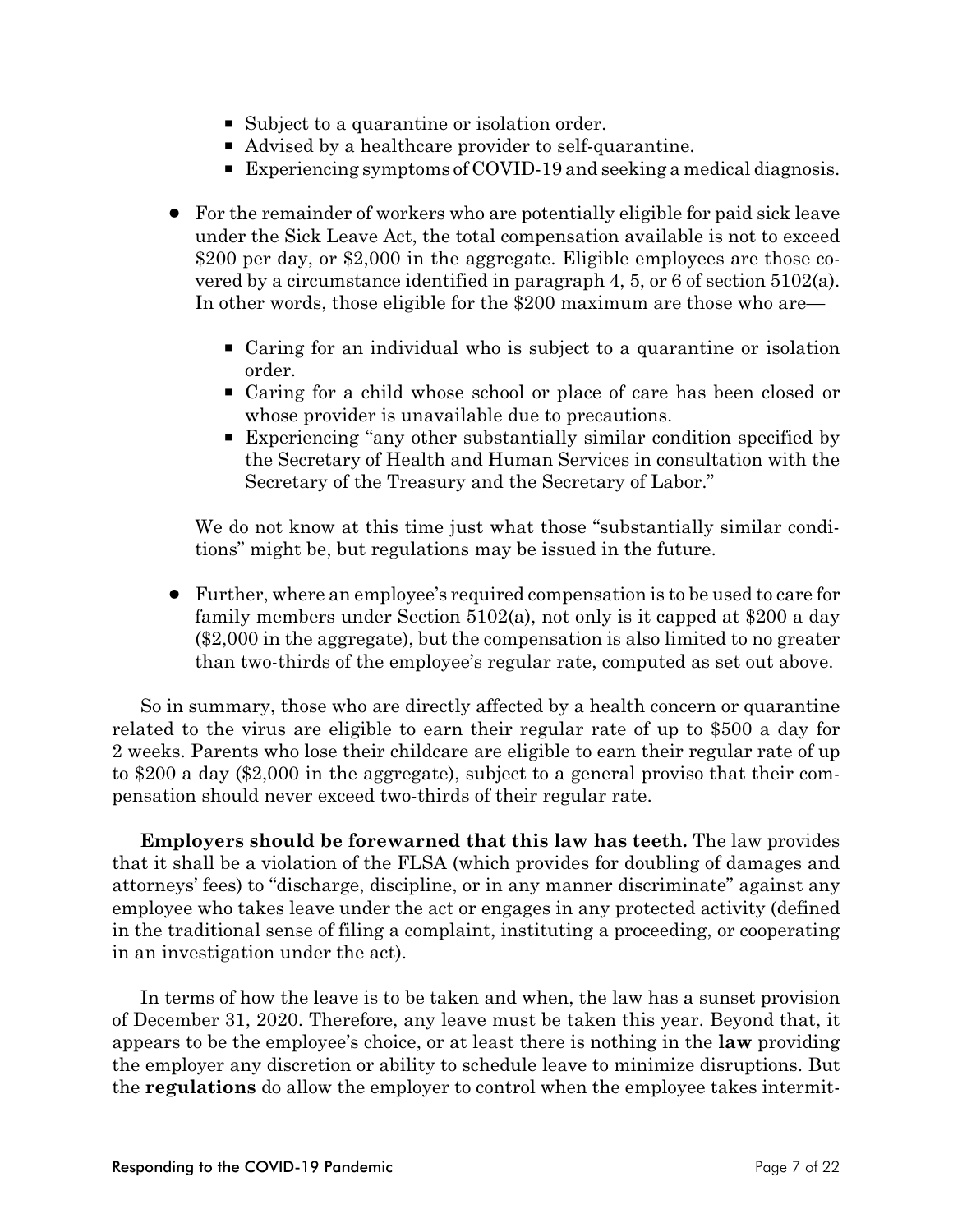tent leave.<sup>10</sup> In general, the law provides that the employer "may not require an employee to use other paid leave provided by the employer to the employee **before** the employee uses the paid sick time."<sup>11</sup> The exception is when the employee takes lave to care for a son or daughter. In that case, the regulations do allow the employer to require the employee to use employer-provided leave **concurrently** with the emergency paid sick leave.<sup>12</sup> In other words, except for leave to take care of a son or daughter, an employer cannot require exhaustion of accrued paid leave. Employees are entitled to immediately take the available sick-pay leave and may then use any accrued leave if they desire.

The entire intent of the law appears to permit employees to take their leave when they need it, provided the relevant triggers are met, with no barrier to taking of that leave. Of course, the law does provide that none of its mandates shall be interpreted to require financial or other reimbursement to employees who simply fail to take the leave allotted to them.

# **Emergency FMLA Expansion Act**

On top of the foregoing requirement of paid leave for 2 weeks, the Families First Act temporarily amends and, for that period, significantly expands, the federal Family Medical Leave Act of 1993. The temporary amendment to the FMLA will provide an additional period of paid and unpaid leave for affected employees, over and above what is provided by the Sick Leave Act. This is the component of the law referred to as the FMLA Expansion Act. This law will also expire on December 31, 2020.

Small employers must pay attention to this law. Until its expiration date, the expanded FMLA will be far more robust than in the past. First and foremost, the law now applies to all government employers and all private employers with fewer than 500 employees (whereas previously, it exempted all employers with less than 50 employees within 75 miles of a worksite). In addition, the traditional FMLA rule under which employees are not eligible for leave until they have completed 12 months of service with their employer—in essence, a waiting period—is suspended. The FMLA provisions now cover all employees who have worked for covered employers for just 30 days.

#### **Carve-out for small businesses**

The new law carved out an exemption for "small businesses with fewer than 50 employees" from the requirements of the law, but only where "imposition of such

 $12$ § 826.23 $\circ$ .

 $10\,$  § 826.50.

<sup>&</sup>lt;sup>11</sup> FFCRA § 5102(c)(2)(B).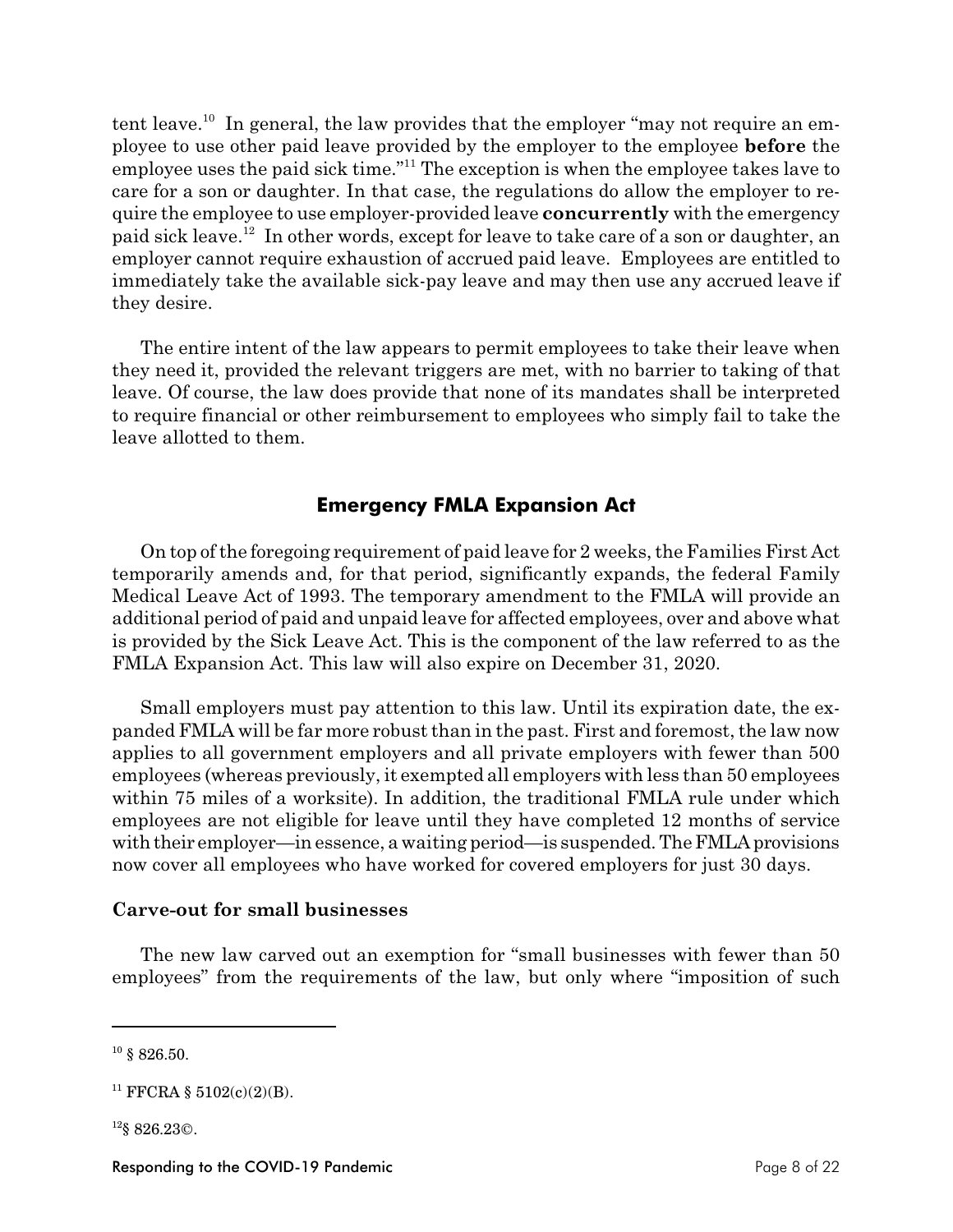requirements would jeopardize the viability of the business as a going concern." The requirements for exemption under the FMLA Expansion Act are the same as those for the Sick Leave Act. (See page 5.)

### **Limited reinstatement requirements**

However, even without awaiting regulatory guidance, the law does soften the blow for certain very small employers by providing that if an employer has fewer than 25 employees, it still must provide leave but its restoration requirements are limited. Under this provision, if an employee of a very small employer takes the leave but the employee's job is then eliminated due to the coronavirus emergency, the employer will be off the hook for any reinstatement so long as it continues to reach out to the employee for a defined one-year period if any equivalent position becomes available.

With these introductory matters out of the way, what the law says about the leave entitlement is actually fairly simple. The law amends section 102 of the existing FMLA (which already provides leave entitlements for the birth of a child, a serious health condition of the employee or a close family member, etc.) to tack on an additional leave category.

That additional leave category is entitled "qualifying need related to a public health emergency." The provision states that this term "means the employee is unable to work (or telework) due to a need for leave to care for the son or daughter under 18 years of age of such employee if the school or place of care has been closed, or the childcare provider of such son or daughter is unavailable, due to a public health emergency." In turn, the term "public health emergency" simply means "an emergency with respect to COVID-19 declared by a Federal, State, or local authority."

# **New category of FMLA leave available to parents only**

As explained by the DOL on its web page<sup>13</sup>, the only new category of leave available under the law is for parents who are affected by a school closure or loss of childcare and who are unable to telework. Apparently, being subject to a mandatory quarantine or isolation order or suffering from COVID-19 itself is not sufficient to trigger FMLA leave under this new law, which means employers will simply have to decide whether an employee in such a situation would otherwise qualify for leave under the original FMLA.

Our guess is that an employee who complains of significant COVID-19 symptoms would be regarded as suffering from a serious health condition as defined by the original FMLA, though this would be case by case. An employee merely subject to an isolation order or quarantine may not necessarily qualify for leave under Section 102

 $13$  See answers to questions 47, 58, and 59 here:

https://www.dol.gov/agencies/whd/pandemic/ffcra-questions.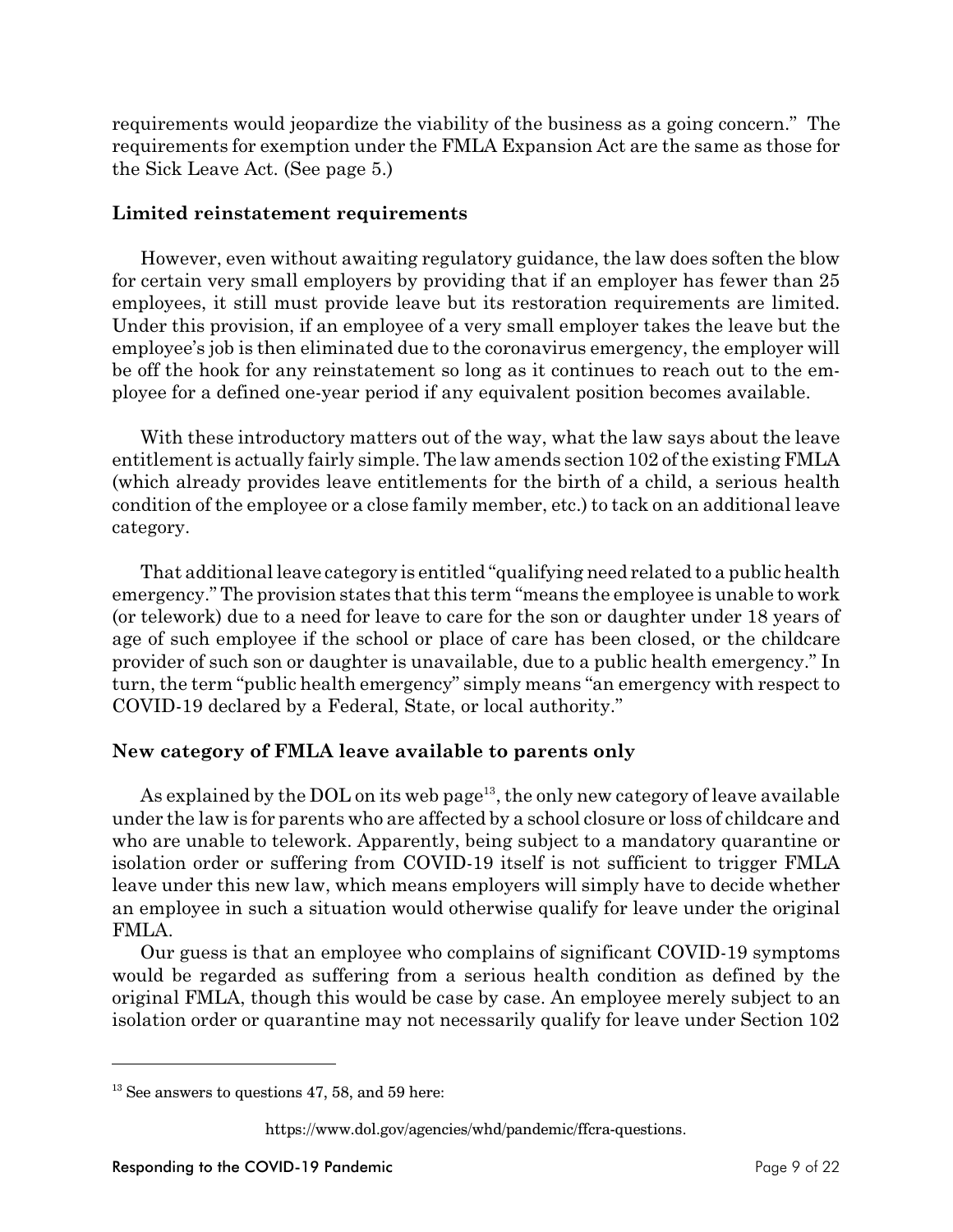of the FMLA, though their job may be protected as a matter of public policy—a complex question that employers should carefully explore if the situation arises.

Returning to the FMLA Expansion Act, for those parents who do qualify for the leave, the potential leave period is the same as the FMLA—up to 12 weeks. Of that 12 weeks, the initial 10 days of leave for the above reasons will be unpaid. (Note that the 10-day elimination period does not extend the total 12 weeks of available leave; it merely distinguishes those first 10 days from the remainder of any leave). During this 10-day period of unpaid leave, employers may require employees to use any accrued leave if they have it, but must pay the employee the full amount the employee is entitled to receive under the employer's leave policy. $^{14}$ 

Following the first 10 days of leave, the new law provides that the employer must provide paid leave "for each day of leave . . . that an employee takes," up to the existing statutory maximum of 12 weeks. However, the law clarifies that the employee's paid leave can only be "two-thirds of an employee's regular rate of pay" for the number of hours the employee would otherwise work (for salaried employees, presumably 40 hours a week). Even this two-thirds number is actually subject to a cap. The statute provides that "in no event shall such paid leave exceed \$200 per day and \$10,000 in the aggregate."

So in summary, the FMLA Expansion Act is of fairly limited scope. It will apply to parents only, and as to such parents, it will provide for a partial wage replacement of no more than two-thirds salary after a 10-day elimination period, subject then to daily and aggregate caps, all to be reimbursed to the employer later through the tax credits discussed below.

As with the Sick Pay Act, the Secretary of Labor is given the express authority to "exclude certain healthcare providers and emergency responders from the definition of eligible employee." (See the earlier definition of these terms on pages 4 and 5.)

Violations of the FMLA Expansion Act will be enforceable in the same manner as the original FMLA—enforcement actions by the Department of Labor and private lawsuits for back pay and attorneys' fees. In addition to mandatory leave provisions, the FMLA contains anti-interference and anti-retaliation provisions that employers should bear in mind.

# **Tax credits for certain employers and individuals**

The Families First Act will reimburse **private employers** for the above-described paid-leave entitlements (both under the Sick Leave Act and under the FMLA Expan-

 $14$  Question 33 at https://www.dol.gov/agencies/whd/pandemic/ffcra-questions.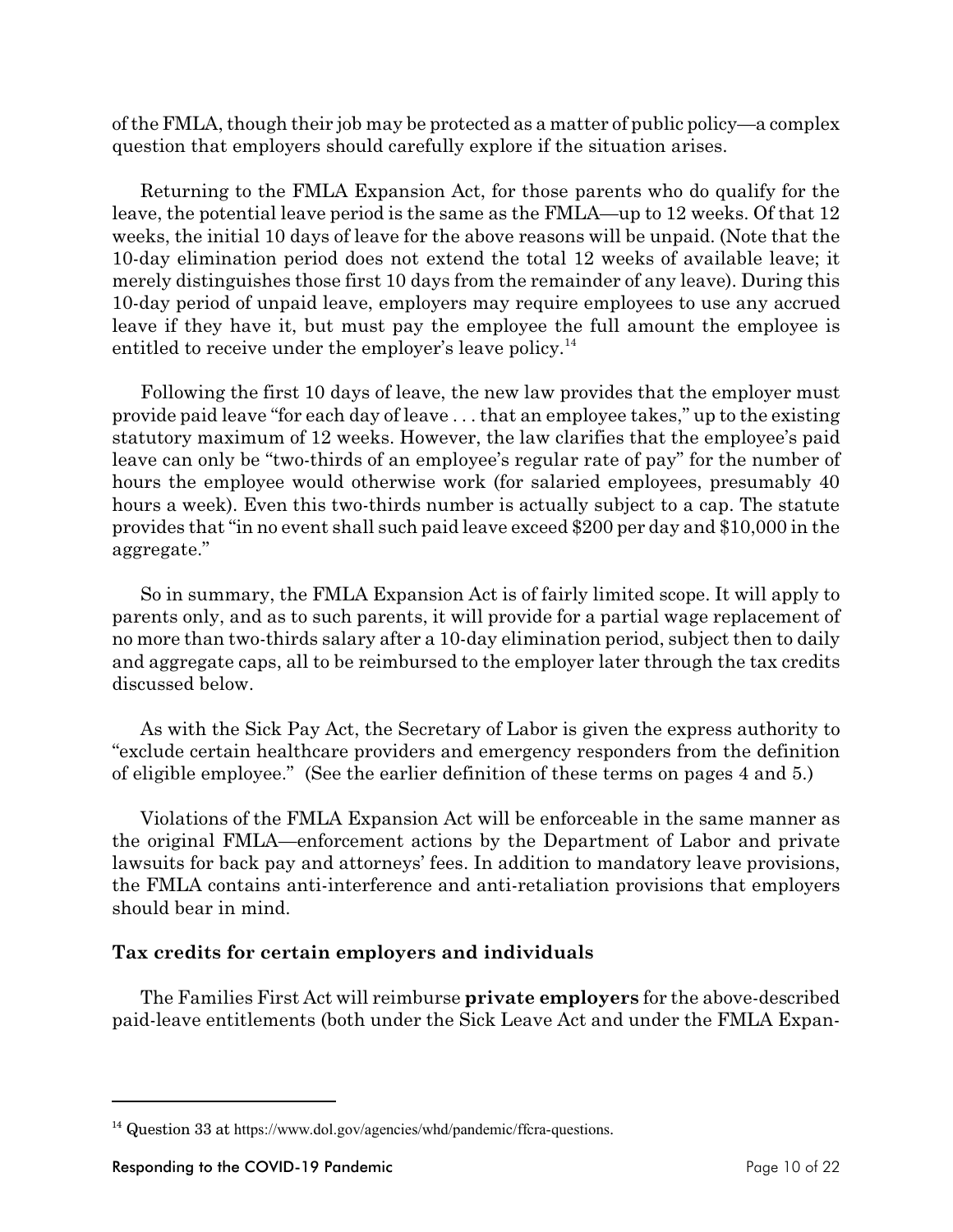sion Act) through a quarterly tax credit to employers.<sup>15</sup> Because the reimbursement is a tax credit, the reimbursement will not be immediate. But because the credit comes in the form of a Social Security payroll tax credit, employers will see the benefit of it in upcoming paychecks (through reduced payroll taxes) and will not have to wait until next year. Regardless, an initial financial outlay by small businesses appears likely as a result of this law.

The news is worse for **government employers.** The act specifically states that Federal, State, and local governments and agencies are not entitled to the tax credit, meaning there is no anticipated reimbursement for the mandated wages.

However, there is some good news for those who are self-employed. The tax credit portion of the law (Sections 7002 and 7004) provides that in the case of an eligible self-employed individual, a tax credit is available in an amount equal to the qualified sick-leave entitlement and qualified FMLA sick-leave entitlement of the individual, to the same extent as if the person worked for a covered employer.

### **Documentation requirements**

Proper documentation of paid sick leave and expanded FMLA leave is required (1) to comply with Families First Act and (2) to be eligible for tax credits. These documentation requirements are discussed in this blog posting:

> https://thirdshiftblog.com/entry/documentation-requireme nts-for-emergency-paid-lick-leave-and-expanded-fmla-leave

### **Summary and Effective Date**

The big takeaway from this huge piece of legislation is that between the Emergency Paid Sick Leave Act and the Emergency FMLA Expansion Act, many if not most employees in America will be entitled to 80 hours of paid leave, and some parents will receive additional allotment of up approximately 10 weeks of additional partially paid leave (at two-thirds of regular wages).

<sup>&</sup>lt;sup>15</sup> More information is available here:

https://www.irs.gov/newsroom/treasury-irs-and-labor-announce-plan-to-implement-cor onavirus-related-paid-leave-for-workers-and-tax-credits-for-small-and-midsize-business es-to-swiftly-recover-the-cost-of-providing-coronavirus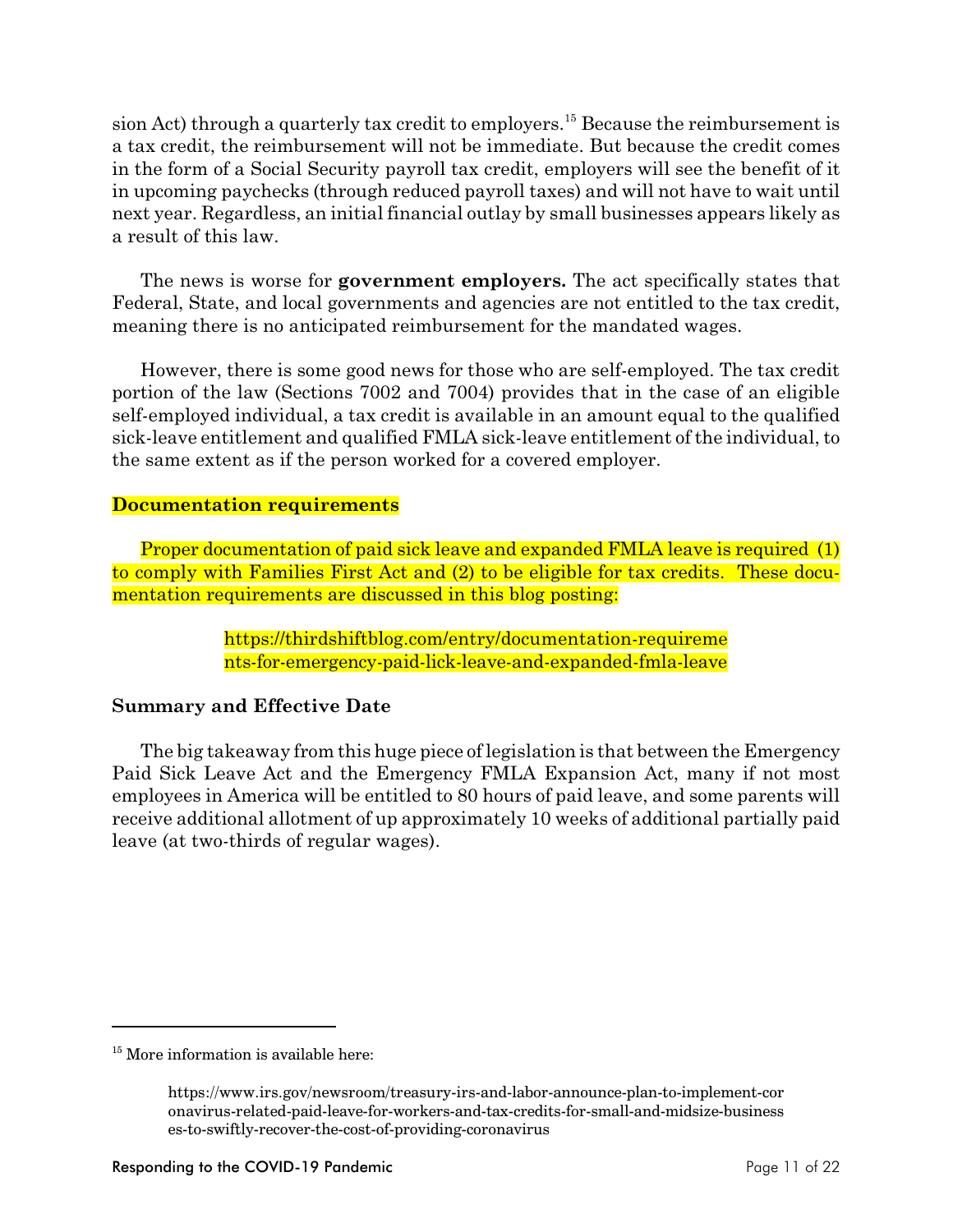The law went into effect on April 1.<sup>16</sup> The DOL made a required notice available for posting as required by the law and can be downloaded here:

https://www.dol.gov/sites/dolgov/files/WHD/posters/FFCRA\_Poster\_W H1422\_Non-Federal.pdf

For more assistance with the Families First Act, contact the following Lanier Ford attorneys:

- ! David Canupp, DJC@LanierFord.com, 256-713-2205 or 256-457-5200.
- ! Lauren Smith, LAS@LanierFord.com, 256-713-2235.

### **Business-Interruption Insurance Coverage**

The COVID-19 pandemic has clearly led to disruption of the economic landscape for businesses. This disruption had made many business owners question whether their insurance will cover resulting losses (income loss due to closures, supply chain interruptions, and decreased demand due to the social distancing). Below is a summary of some of the key factors in analyzing business-interruption coverage in the wake of COVID-19.

First, it's important to remember that an insurance policy is simply a contract under which the policyholder (the insured), in exchange for a premium payment, receives benefits if the insured sustains damages caused by the "occurrence" of a risk covered under the policy. The key elements of any insurance policy are the risks covered, the risks excluded, and the method of determining compensable and reimbursable damages.

Most businesses carry commercial property coverage to insure against a variety of losses, including the loss of business income; i.e., business-interruption coverage. Business-interruption coverage is offered in several forms with the type of policy and coverage terminology of the policy varying greatly. Most business-interruption provisions cover business losses directly or indirectly caused by a covered peril (loss of profits, operating expenses which are incurred during the period of interruption, costs of remedying the interruption or mitigating the loss, and other reasonable expenses necessary for the business to continue operation).

 $16$  Additional information is available here:

https://www.thirdshiftblog.com/entry/dol-announces-april-1-2020-as-effective-date-for-f amilies-first-act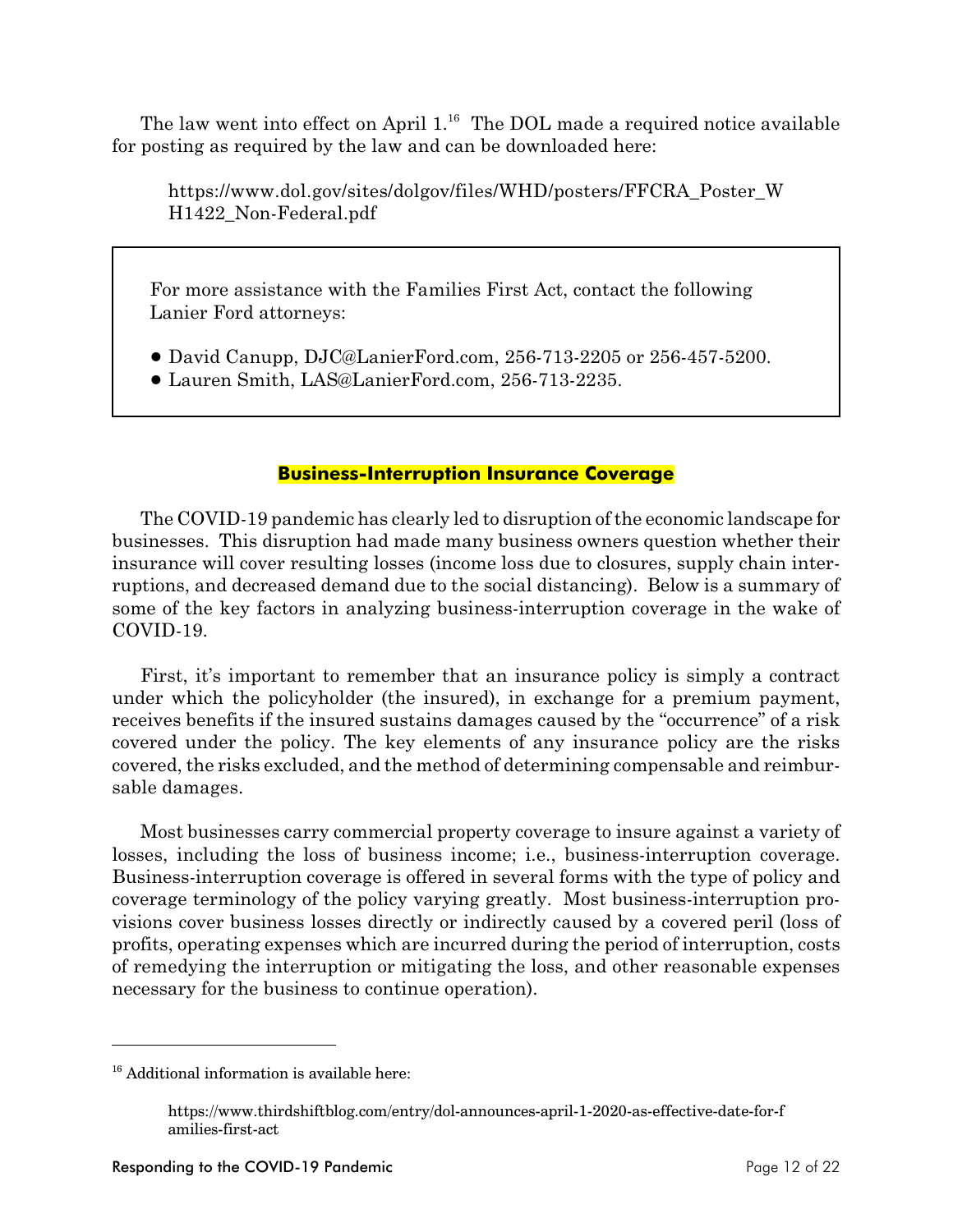Standard commercial property policies most likely do not include coverage for viruses or bacteria, such as COVID-19. However, if the policy is an "all-risk" policy (which means it covers all risks except those specifically excluded), damages related to COVID-19 *may be* covered. Obviously, this makes gaining coverage for these losses crucial for businesses, and this is evidenced by the lawsuits across the nation already filed on this issue.

**Understanding the legal significance and interaction of certain policy terms is critical in evaluating whether coverage exists for the interruption of business due to COVID-19.** The analysis of business-interruption coverage involves a detailed review of the policy itself and any modifications to the policy created by endorsements. It also involves evaluation of the facts which have created the risk, such as the interruption of business due to governmental actions, etc. Finally, it requires interpretation of the policy using legal rules for construing and interpreting policy language which are established by case authority in each state. Legal analysis of policy coverage is thus a complex and intricate process of evaluating policy language and relevant facts to reach a legal determination as to whether coverage is owed.

Understandably, insurance companies and their insureds often reach different conclusions as to whether coverage is owed, and if so, the damages for which an insured is due to be reimbursed under the policy. **This is why a pronouncement by an insurance agent, broker, or insurance company that coverage is not owed is** *not always* **an accurate assessment. An insured has the legal right to have the issue of coverage legally evaluated, which would include an evaluation of the factors below.** 

#### **Virus exclusions**

You may ask how a "novel" virus like COVID-19 can be excluded from coverage since it didn't exist until this year. While COVID-19 itself may not have been anticipated by insurance carriers, the bad news is that after previous public-health crises (rotavirus, SARS, avian flu, anthrax, and legionella), carriers began placing exclusions specifically for viruses or bacteria into all-risk policies. One standard exclusion is ISO form CP 01 40 07 06 titled "Exclusion for Loss Due to Virus or Bacteria" which in relevant part states, "We will not pay for loss or damage caused by or resulting from any virus, bacterium or other microorganism that induces or is capable of inducing physical distress, illness or disease."

In its filing with state regulators at the time it proposed the above exclusion, ISO stated:

> While property policies have not been a source of recovery for losses involving contamination by disease-causing agents, the specter of pandemic or hitherto unorthodox transmission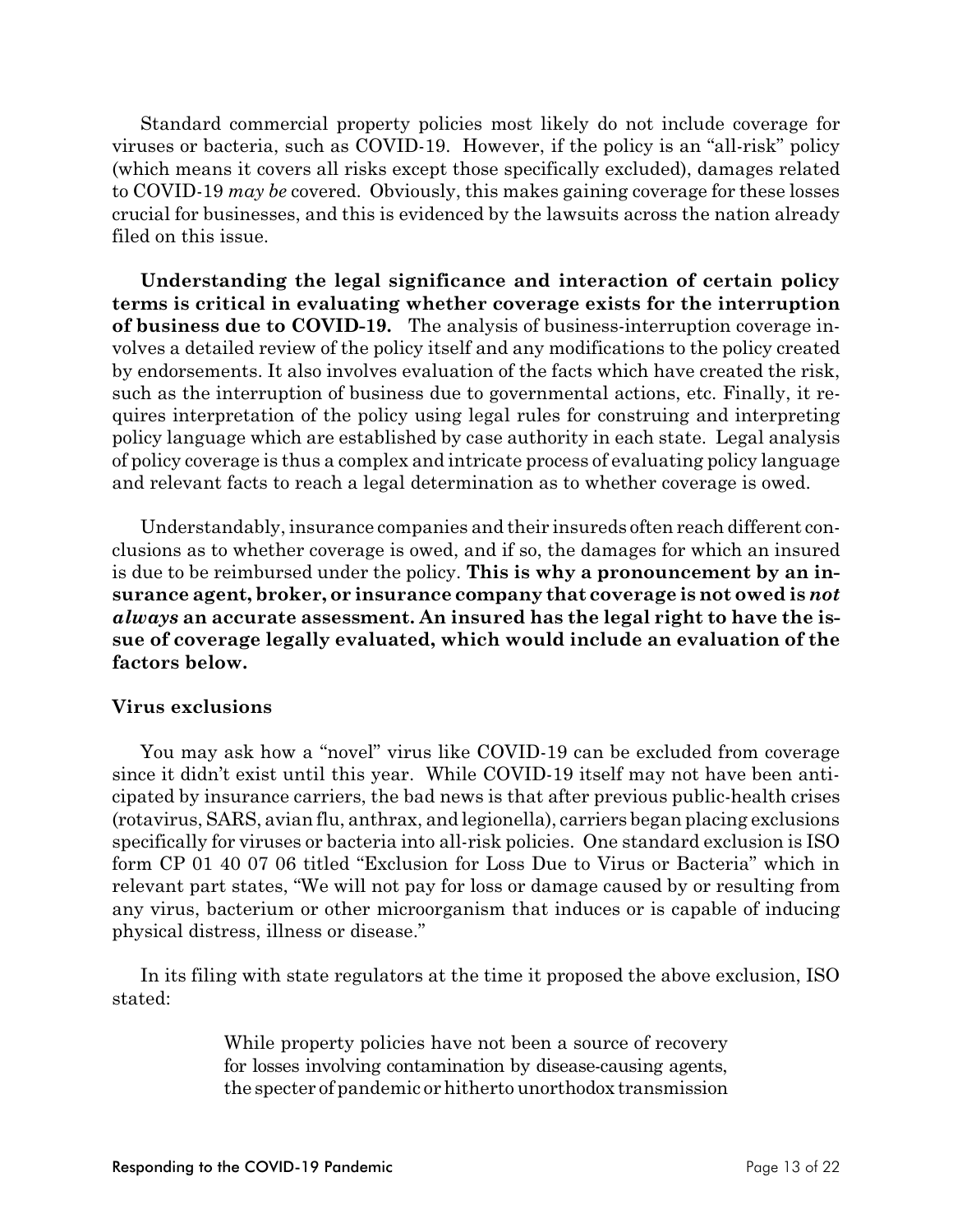of infectious material raises the concern that insurers employing such policies may face claims in which there are efforts to expand coverage and to create sources of recovery for such losses, contrary to policy intent. In light of these concerns, we are presenting an exclusion relating to contamination by disease-causing viruses or bacteria or other disease-causing microorganisms.

This being said, there are creative arguments being made by attorneys on behalf of businesses in an effort to sidestep the virus exclusion for COVID-19 claims. The ability to argue around a virus exclusion will depend heavily of the individual facts surrounding the business' losses.

#### **Requirement of physical damage or loss**

Even if there is no virus exclusion, the determination of coverage will generally hinge on whether the premises sustained "actual physical damage or loss." The definition of "physical damage," whether defined in the policy or interpreted in the courts, is important in these cases. For instance, what if a business remains technically habitable, but was closed due to an effort to protect against a *threat* of contamination, but is never actually contaminated? In that case, it is possible the premises suffered no direct physical loss. Some case authority interprets "direct physical loss" as even nonstructural damage, so long as the damage renders the premises unfit for its intended use.

Regarding COVID-19 specifically, lawsuitshave already been filed arguing that the physical-damage requirement has been met because the virus contaminates surfaces and will remain there for days without proper cleaning, resulting in a direct physical loss that requires action to remedy the damage.

### **Civil-authority provisions**

A civil-authority provision generally provides coverage for business interruption losses which arise when a civil authority (federal, state, local government) issues an order prohibiting or impacting access to the business premises. Of course, most civilauthority provisions require some type of physical damage or loss to property (either the insured's property or other property) which then triggers the civil authority to impede access to the insured's premises. A lot of the case authority on this issue involves civil-authority actions taken due to the threat of or damage from a natural disaster, as well as civil authority actions following the 9/11 terrorist attacks. Again, the definition of "physical damage or loss" can be key in gaining coverage under this provision. Some case authority supports that coverage will only apply when a covered loss caused actual physical damage to property, which then prompted the civil authority to restrict access to the insured's property.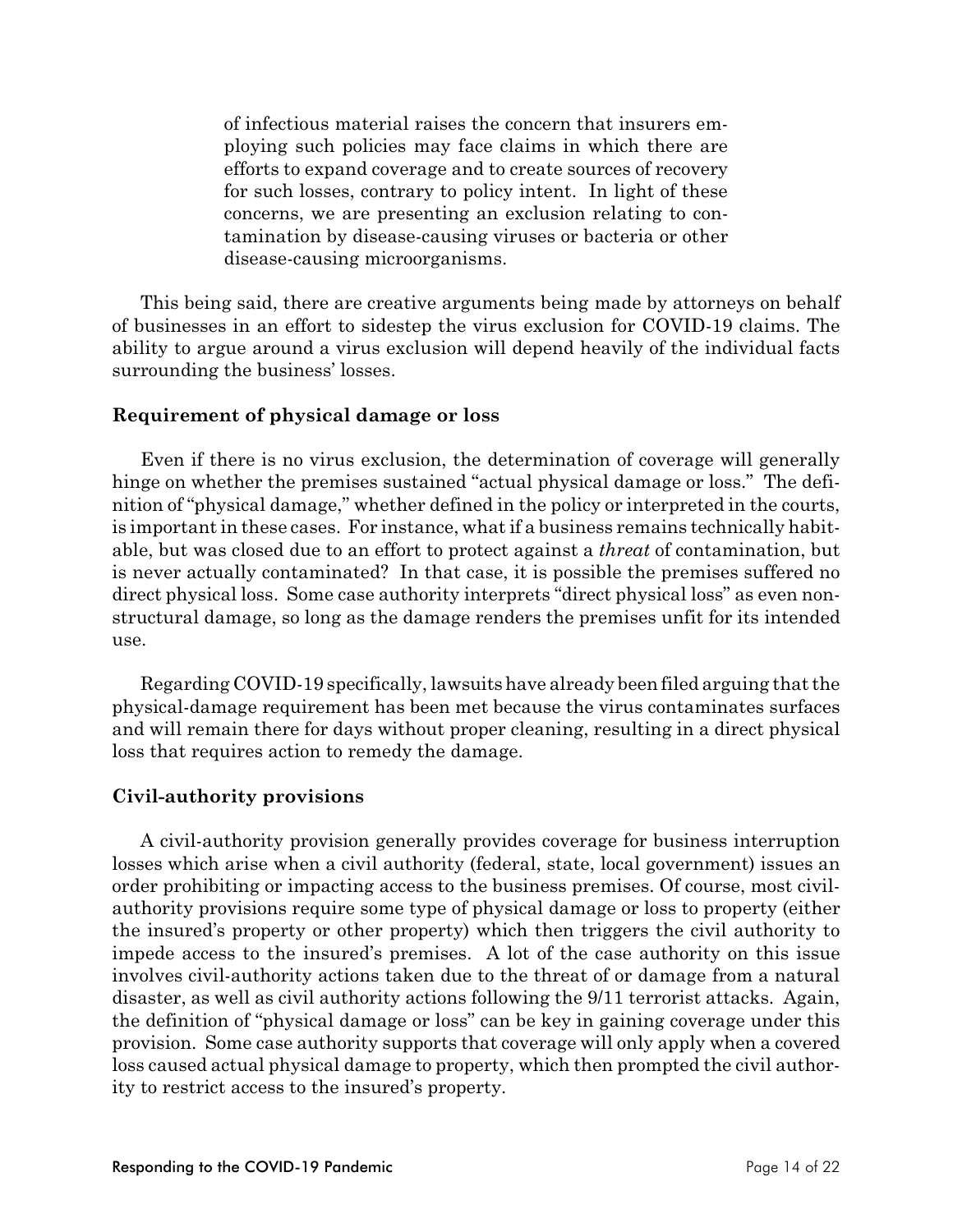Using that interpretation, a pre-emptive civil-authority action meant only to prevent physical damage or loss (i.e., prevent the spread of COVID-19) may not be covered whereas a civil authority-action closing down access to a specific business due to actual contamination may be covered. The arguments in cases involving civil-authority provisions will depend, in part, on the reasons for the civil-authority action, stated or implied. There have already been lawsuits filed in Alabama and surrounding states arguing that state or local government orders restricting gathering in public places due to COVID-19 triggers the civil-authority provisions in all-risk policies. Some of those lawsuits argue that the *impact* of the civil-authority action (loss of use of business premises) constitutes the required physical loss under the policy, and that the *reason* the civil-authority action was issued is irrelevant. More lawsuits are expected and time will tell whether those arguments will prevail.

#### **Main takeaway**

Insurers are reluctant to cover business interruption losses in the midst of the COVID-19 pandemic. The amount of loss will be staggering and the correlation to the pandemic is compelling. Nonetheless, legislators are considering actions which would shift the economic burden currently shouldered by smaller businesses to the insurance industry. In March, a bipartisan group of Congress members requested that four industry trade groups consider taking financial losses by retroactively covering COVID-19 related losses, especially for small businesses which are particularly vulnerable.

In response,  $^{17}$  the trade groups indicated that, while they were willing to work with Congress on solutions, "Business interruption policies do not, and were not designed to, provide coverage against communicable diseases such as COVID-19." While it is uncertain what will ultimately happen with business interruption claims and COVID-19, the insurance industry is expected to strenuously oppose any attempts to require retroactive coverage for those claims. In addition, there will likely be constitutional challenges to any attempt by the legislature to retroactively alter the rights of insurers under existing insurance policies. Because of the expected opposition to coverage for COVID-19 related claims, it is important to review each insurance policy as a whole to determine the extent of coverage, if any, available. Necessity breeds innovation; and with the potential scope of damages arising from COVID-19, creative arguments from experienced counsel will be key in any successful effort to gain coverage.

Lanier Ford has an experienced team of lawyers ready to assist you in reviewing your insurance policies to determine the potential for coverage and assisting you in gaining coverage.

<sup>&</sup>lt;sup>17</sup> See letter at https://www.namic.org/pdf/testimony/200323\_joint\_trades.pdf.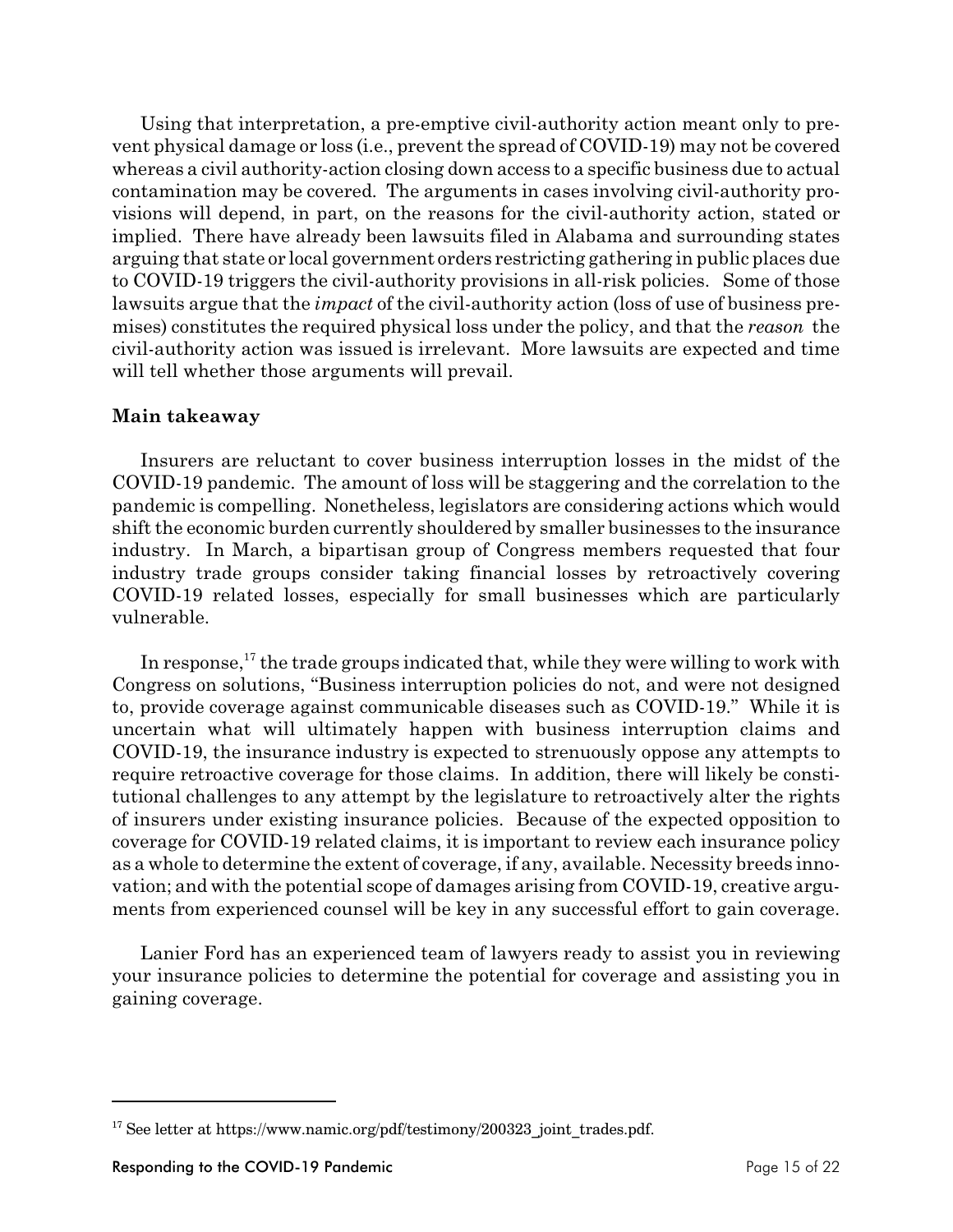For more assistance with business-interruption insurance coverage, contact the following Lanier Ford attorneys:

- ! Ed Starnes, DES@LanierFord.com, 256-713-2239.
- ! Amanda Coolidge, ARC@LanierFord.com, 256-713-2257.

# **COVID-19 and the ADA**

The Americans with Disabilities Act (ADA) is another federal law that employers with more than 15 employees need to be considering during this time. Generally, the ADA prohibits medical examinations and inquiries under typical or standard conditions. Those general guidelines give way during a pandemic when the safety of all employees may be at issue.

# **Permitted inquiries during pandemic**

Under pandemic conditions, an employer is permitted to inquire into an employee's health if he or she is experiencing flu-like symptoms (for example, fever or respiratory difficulties). Other, more pointed questions about disabilities or underlying risk factors or taking employees' temperatures may be permitted if the pandemic reaches the level of becoming a "direct threat" to other employees. Although we have likely reached a "direct threat" level with COVID-19, for most employers, a more conservative approach is to only inquire about an employee's symptoms and require any sick employees to stay home until they can provide a clear medical certification before returning to work.

### **If employee needs a reasonable accommodation . . .**

If employers learn that an employee needs a reasonable accommodation (like telework or time off) due to a disability, the employer is obligated to engage in a dialogue (known as the "interactive process") no differently than a request made during another time. For example, if an employee with a compromised immune system would be at a higher risk of fatality if he or she contracted COVID-19, the employer is under an obligation to determine whether providing that employee with teleworking opportunities, time off, or something else would be a reasonable accommodation.

### **Time off may be a reasonable accommodation**

The most important thing is to communicate with the employee (preferably in writing) to determine what the concerns are and what the employee is requesting. The employer then needs to determine what accommodations will allow the employee to continue performing the essential functions of his or her job. With the passage of the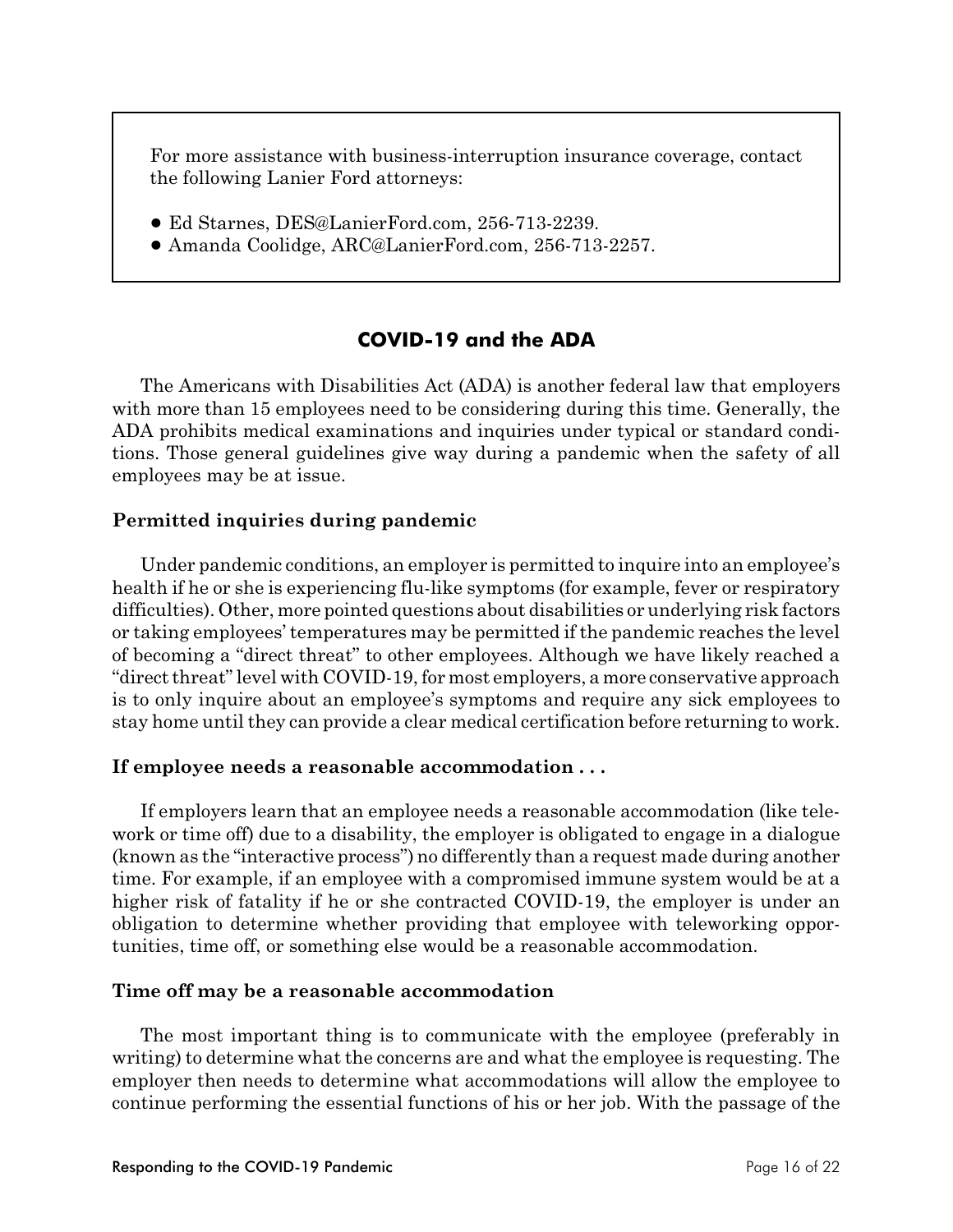Families First Act, eligible employers should consider time off as a reasonable accommodation.

### **Keep medical information confidential**

As always, any medical information the employer gets from employees must be kept confidential and maintained separately from each employee's regular personnel file.

See pandemic guidance from the Equal Employment Opportunity Commission (EEOC) at—

https://www.eeoc.gov/facts/pandemic\_flu.html

For more assistance with the Americans With Disabilities Act, contact Lauren Smith, LAS@LanierFord.com, 256-713-2235.

# **COVID-19 and Workers' Compensation**

With the rapidly evolving business and community environment as a result of the COVID-19 pandemic, here is some basic guidance on how the pandemic could affect workers' compensation and how employers can respond.

Obviously, an employee with a claimed COVID-19 illness would be a matter of first impression to the Alabama courts; so it is currently unclear how the act would apply to such claims. However, it is our opinion that COVID-19 should be treated as any other illness as it relates to determining whether the illness is compensable. COVID-19 is a "disease," which should be considered no different from the flu. The act generally excludes coverage for "diseases." Alabama Code § 25-5-1 (9) (1975), in defining an injury, states that an "Injury . . . shall **not** include a disease in any form, except for an occupational disease or where it results naturally and unavoidably from the accident" (emphasis added).

Therefore, whether the illness would be compensable would depend greatly on the particular job the employee was performing when exposed and whether the employee has an existing work-related injury. For instance, if an injured worker's health is already compromised due to a work-related injury, or if the injured worker had to go to medical clinics for treatment of a work-related injury, there is a potential argument that the contraction of COVID-19 by the worker "resulted naturally and unavoidably from the [original work-related] accident."

Each day, more is being learned about the illness and that is expected to continue. Therefore, it is extremely important that employers document thoroughly when there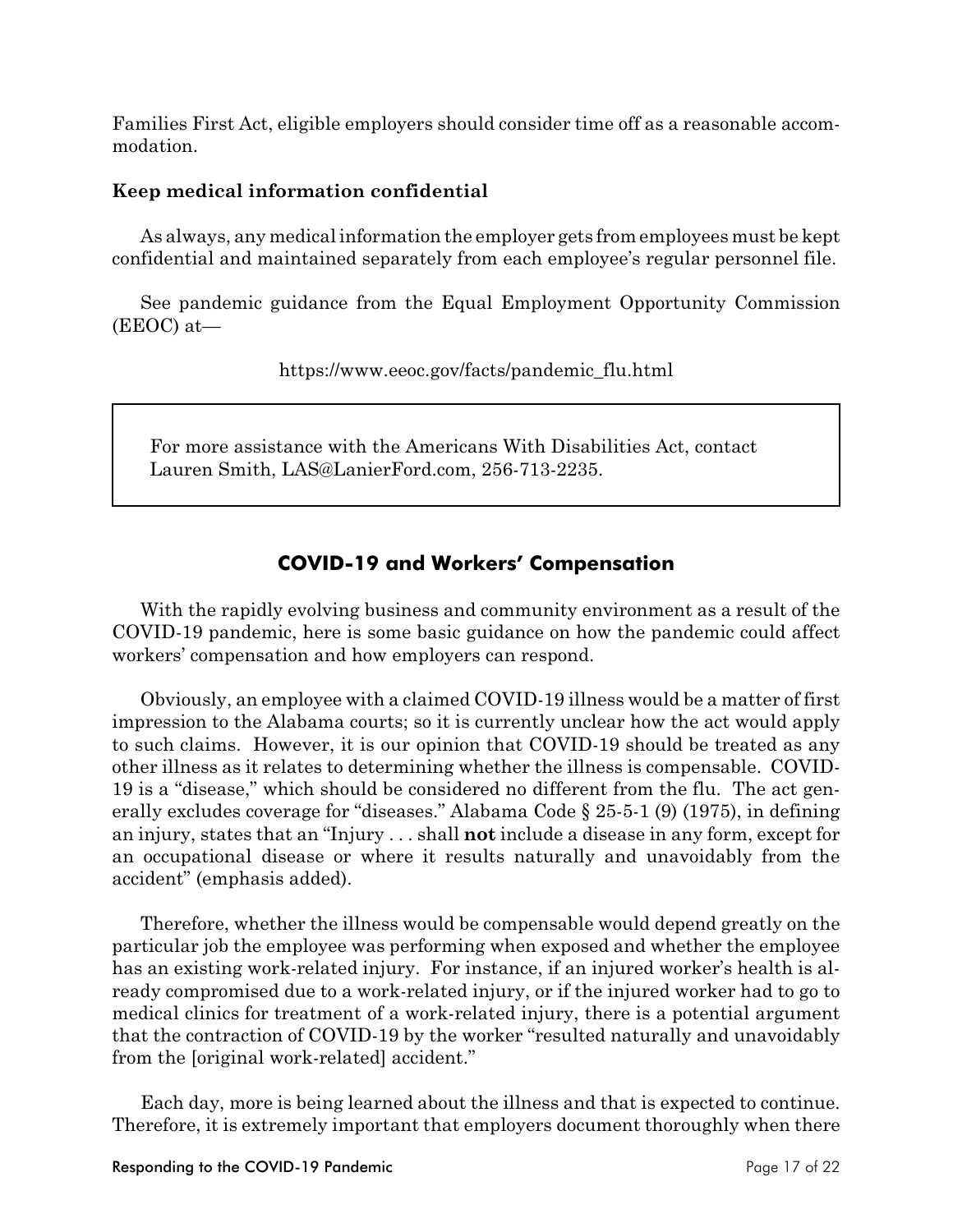is a report of a work-related COVID- 19 illness. For instance, when reporting a suspected COVID-19 claim, it would be good practice to—

- ! Mention COVID-19 in the description of the illness so that it is easily recognizable by the carrier and any other entity which would need to implement specific COVID-19 protocols.
- Determine whether the employee had any contact with a person known to be COVID-19 positive, and if so, document when, where, and how that contact occurred.
- Confirm the onset of symptoms and whether the illness has been confirmed with a positive COVID-19 test.
- Document whether the employee or any member of his or her immediate family has traveled to an area of high risk, and if so, whether or not that travel was work related.
- ! Determine whether any immediate family members are showing symptoms.
- ! Determine any other employees who have had close contact (within 6 feet per current CDC guidelines) with the employee.

Existing non-COVID-19 claims could potentially be affected by this pandemic as well. One practical effect on existing claims may be that injured workers are unable to complete approved workers' compensation medical treatment. Employers should work with their carriers to determine the options for telehealth to treat minor injuries, participation in virtual physical therapy, etc. Telehealth may also be the best option for employers to determine whether a workers' injury has resolved or whether the injured worker is capable of returning to work. "Return to work" in this scenario would relate only to the worker's injury and not whether the worker is actually able to return to work due to COVID-19 shut downs, etc.

Ultimately, this is an ever-evolving situation, so we recommend that employers consult with their insurance carriers or third-party administrators to determine how best to handle claims related to COVID-19. We will continue to update on pertinent information related to workers' compensation and the effect that this pandemic may have on our clients.

For more assistance with business-interruption insurance coverage, contact the following Lanier Ford attorneys:

- ! Ed Starnes, DES@LanierFord.com, 256-713-2239.
- ! Travis Jackson, TSJ@LanierFord.com, 256-713-2214.
- ! Amanda Coolidge, ARC@LanierFord.com, 256-713-2257.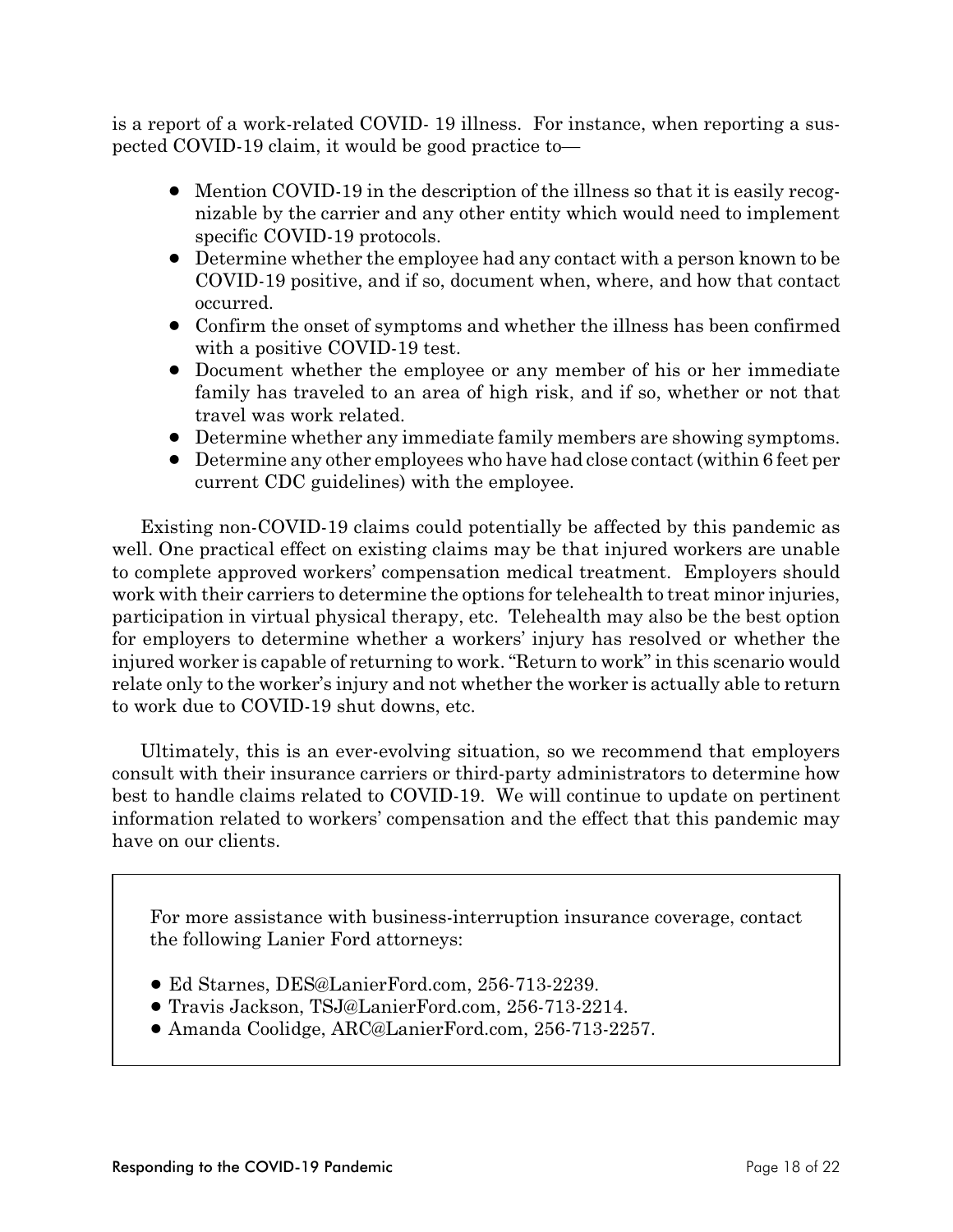# **OSHA Safety Guidance**

The Occupational Safety and Health Administration (OSHA) has published a useful booklet to help employers prepare their workplaces for COVID-19. Although guidance published in this booklet does not create any additional legal obligations for employers, it can potentially help to reduce absenteeism.

You can download a copy of "Guidance on Preparing Workplaces for COVID-19" here:

https://www.osha.gov/Publications/OSHA3990.pdf

Similar guidance can be obtained from the Centers for Disease Control and Prevention:

> https://www.cdc.gov/coronavirus/2019-ncov/community/ guidance-business-response.html

For more assistance with OSHA safety requirements, contact Ed Starnes, DES@LanierFord.com, 256-713-2239.

# **Loans Available Through the Small Business Administration**

The economic uncertainty resulting from the COVID-19 virus pandemic has cast a large shadow over the market, with efforts to contain the virus adversely affecting many small businesses financially. One response to alleviate this strain on small businesses is the Keeping American Workers Paid and Employed Act<sup>18</sup>, a law designed to provide liquidity in the short term to small businesses by expanding the current 7(a) loan programs of the SBA and providing 100 percent federally guaranteed loans to employers who maintain their payroll during the pandemic.

### **Eligibility and Requirements for 7(a) Loans**

! Employers with 500 employees or fewer will be eligible to apply for the loans, along with industry's where the SBA size standard allows more than 500 employees.

 $18$  This is part of the Coronavirus Aid, Relief, and Economic Security Act (CARES Act) that became law on March 27, 2020.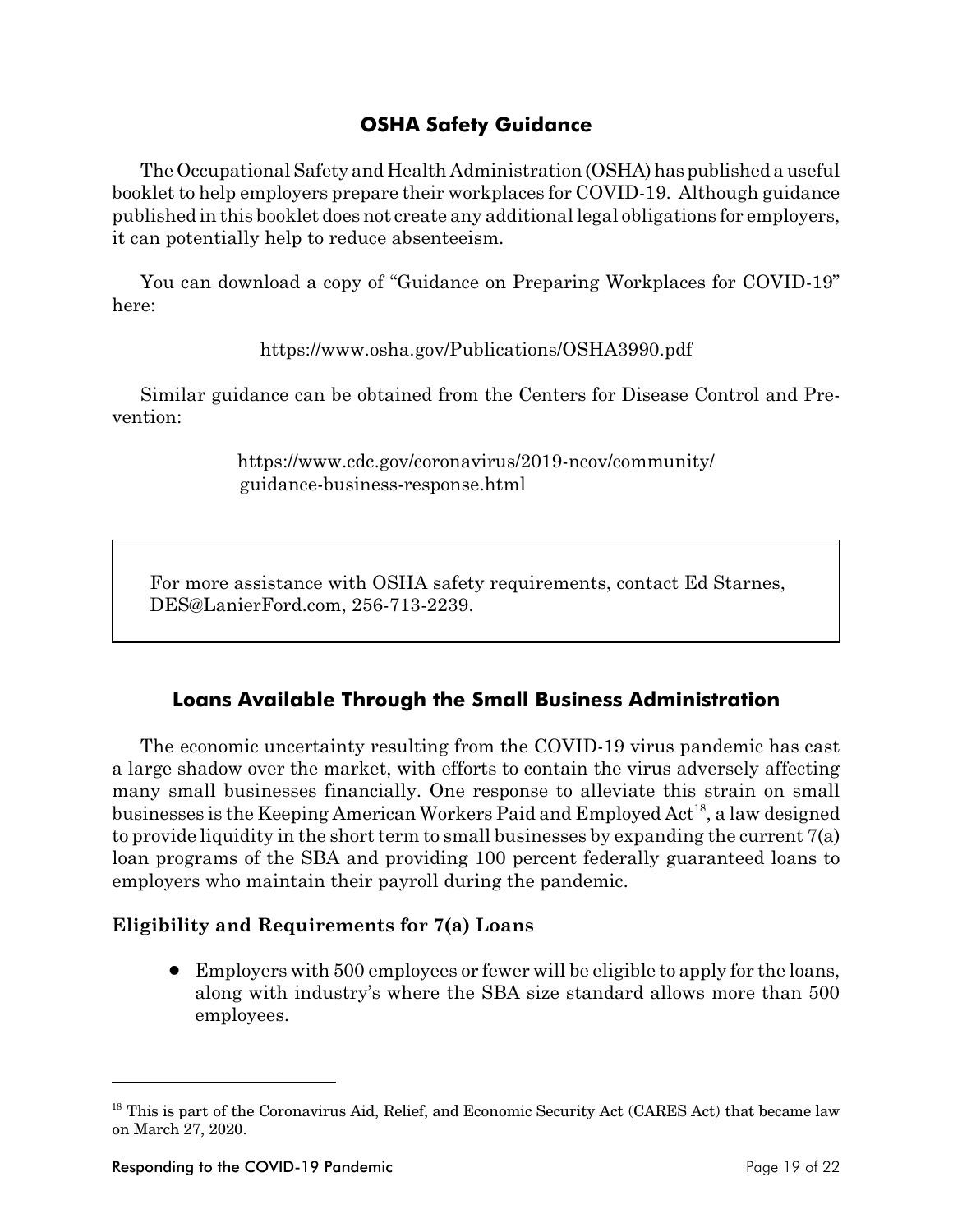- ! Allows individuals who operate under a sole proprietorship, an independent contractor, or as a qualifying self-employed individual to be eligible for 7(a) loans.
- $\bullet$  Allows not-for-profit entities to be eligible for 7(a) loans.
- ! Loan period begins on February 15, 2020, and ends on December 31, 2020.
- Lenders are required to determine whether a business was operational on February 15, 2020, and had either employees for whom it paid salaries and payroll taxes or a paid independent contractor.
- Size of loan is the average total monthly payroll costs during the one-year period prior to the loan being made multiplied by 2.5, and the maximum loan amount is \$10 million.
- ! Payroll costs include salaries, wages, tips, payments for sick leave, insurance premiums, and state and local taxes assessed on the compensation of employees, but does not include compensation of employees earning more than \$100,000 (as prorated for the relevant period).

# **Effect on Lenders**

- The bill provides \$349 billion to the 7(a) loan program.
- Loans would be immediately available through existing SBA-certified lenders—such as banks, credit unions, and other financial institutions—and the process will be streamlined to bring additional certified lenders to the program.
- ! Loans will be fully administered and underwritten by participating lenders.
- ! Loans are 100% federally guaranteed by the SBA; so creditors bear no risk.
- No lender or borrower fees on these loans.
- $\bullet$  Allows complete deferment of  $7(a)$  loan payments for not more than one year.

# **Payroll and Loan Forgiveness**

- Businesses will be eligible to apply for loan forgiveness equal to the amount spent by the business during an 8-week period after the loan closing date on payroll costs, interests on mortgages, payments of rent, and utility payments that were in place before February 15, 2020.
- The portion of the loan used to cover payroll costs for employees earning less than \$100,000 per year will be forgiven without income tax implications.
- The amount of the loan eligible for forgiveness will be reduced proportionally by any reduction in employees retained compared to the previous year, and by the reduction in pay of any employee beyond 25% of the most recent full quarter the employee was employed.
- ! Employees previously laid off from February 15, 2020, through April 1, 2020, who are rehired will not count against the business in the calculation for loan forgiveness so long as the employees are rehired by June 30, 2020.
- Reductions in pay for employees earning more than \$100,000 per year are not considered in the calculation for loan forgiveness.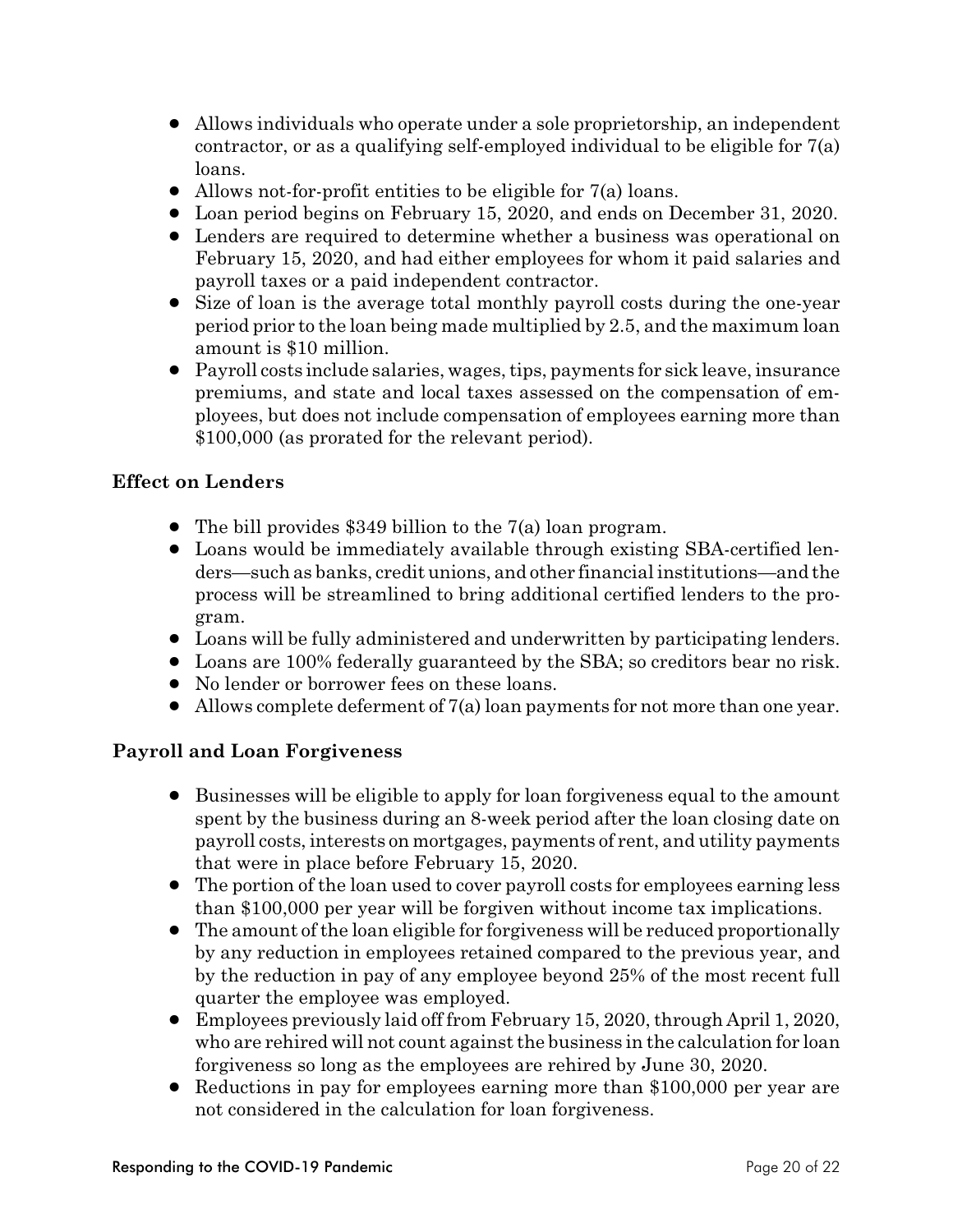You can find information about the SBA's programs, including the Paycheck Protection Program, here:

> https://www.sba.gov/funding-programs/loans/coronavirusrelief-options

To apply for a loan, download the form here, but keep in mind additional information is required:

> https://home.treasury.gov/system/files/136/Paycheck-Prote ction-Program-Application-3-30-2020-v3.pdf

### **Next steps**

Companies should assess their qualifications for a 7(a) loan. After that, the steps that should be taken include—

- 1. Checking with your bank or financial institution to see whether it is or expects to participate in the program. If it isn't participating, identify an appropriate participating lender.
- 2. Asking your bank or financial institution about the timing of implementation for the proposed legislation, along with any necessary documents or other requirements needed for a 7(a) loan.
- 3. Preparing an analysis of expected payroll and related costs from February 15 to June 30 for employees earning below \$100,000 annually. For additional funds past the amount expected for payroll, prepare a broader analysis supporting the use for the requested funds.

If you have questions about the legislation or need assistance navigating the SBA requirements or the loan process, our team is standing by ready to assist. Please contact any one of the following Lanier Ford attorneys:

- ! Corey Jenkins, CWJ@LanierFord.com, 256-713-2234.
- ! John Baggette, JSB@LanierFord.com, 256-713-2208.
- ! Fred Coffey, FLC@LanierFord.com, 256-713-2263.
- ! Graham Burgess, WGB@LanierFord.com, 256-713-2504.
- ! Paul Seeley, PBS@LanierFord.com, 256-713-2251.